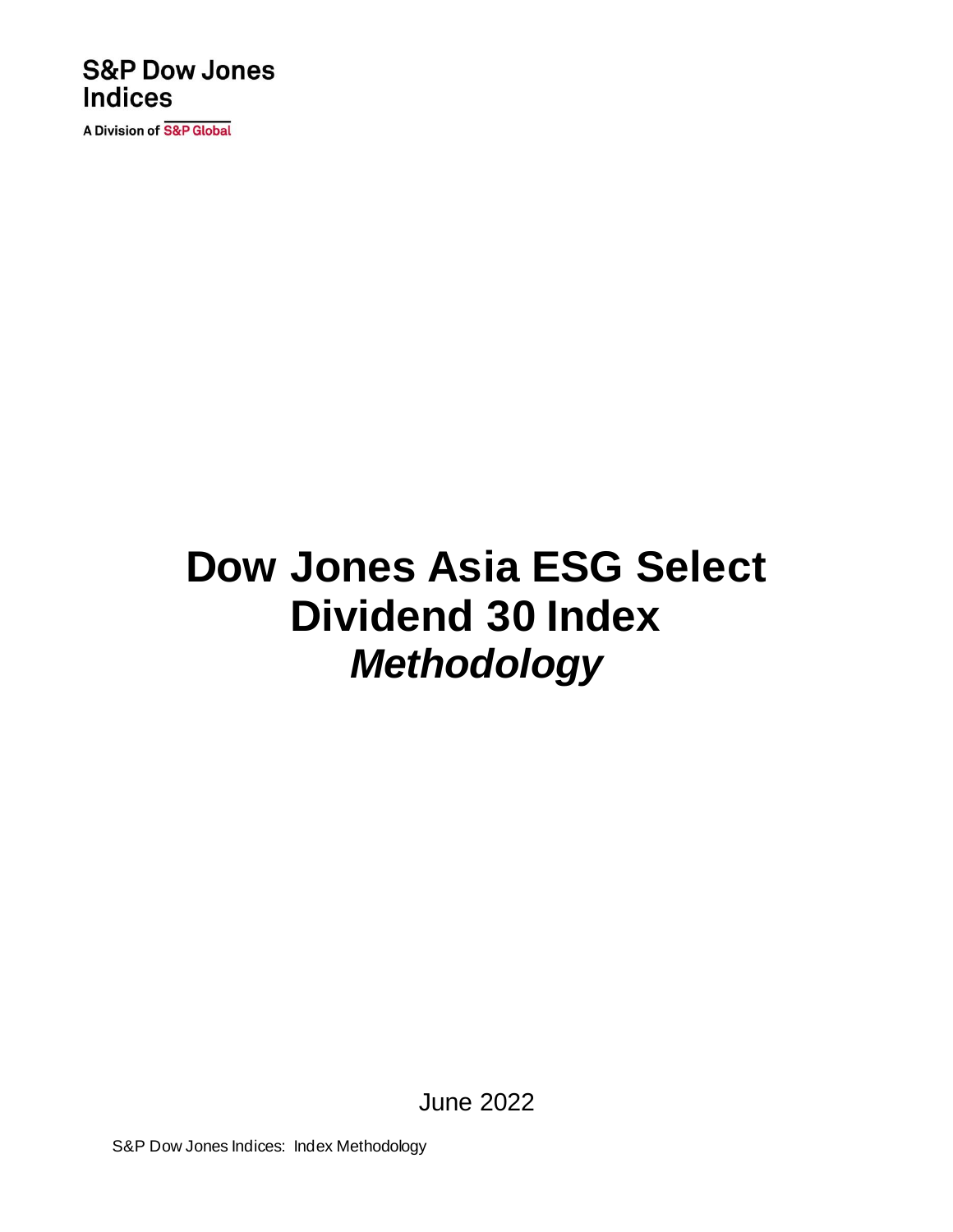## Table of Contents

| Introduction                |                                                                                  | 3  |
|-----------------------------|----------------------------------------------------------------------------------|----|
|                             | <b>Index Objective</b>                                                           | 3  |
|                             | <b>Highlights</b>                                                                | 3  |
|                             | <b>Supporting Documents</b>                                                      | 3  |
| <b>Eligibility Criteria</b> |                                                                                  | 5  |
|                             | <b>Index Universe</b>                                                            | 5  |
|                             | <b>Eligibility Factors</b>                                                       | 5  |
|                             | <b>Step 1: Fundamental Data Screens</b>                                          | 5  |
|                             | Step 2: Exclusions Based on ESG Score                                            | 6  |
|                             | Step 3: Exclusions Based on Business Activities & United Nations Global Compact6 |    |
|                             | <b>Exclusions Based on the United Nations Global Compact (UNGC)</b>              | 7  |
|                             | <b>Multiple Classes of Stock and Dual Listed Shares</b>                          | 8  |
| <b>Index Construction</b>   |                                                                                  | 9  |
|                             | <b>Constituent Selection</b>                                                     | 9  |
|                             | <b>Constituent Weightings</b>                                                    | 9  |
|                             | <b>Index Calculations</b>                                                        | 9  |
| <b>Index Maintenance</b>    |                                                                                  | 10 |
|                             | <b>Reconstitution</b>                                                            | 10 |
|                             | <b>Quarterly Eligibility Review</b>                                              | 10 |
|                             | <b>Additions and Deletions</b>                                                   | 10 |
|                             | <b>Controversies: Media and Stakeholder Analysis Overlay</b>                     | 10 |
|                             | <b>Monthly Dividend Review</b>                                                   | 11 |
|                             | <b>Corporate Actions</b>                                                         | 11 |
|                             | <b>Currency of Calculation and Additional Index Return Series</b>                | 11 |
|                             | <b>Base Date and History Availability</b>                                        | 11 |
| <b>Index Data</b>           |                                                                                  | 12 |
|                             | <b>Calculation Return Types</b>                                                  | 12 |
| <b>Index Governance</b>     |                                                                                  | 13 |
|                             | <b>Index Committee</b>                                                           | 13 |
| <b>Index Policy</b>         |                                                                                  | 14 |
|                             | <b>Announcements</b>                                                             | 14 |
|                             | <b>Pro-forma Files</b>                                                           | 14 |
|                             |                                                                                  |    |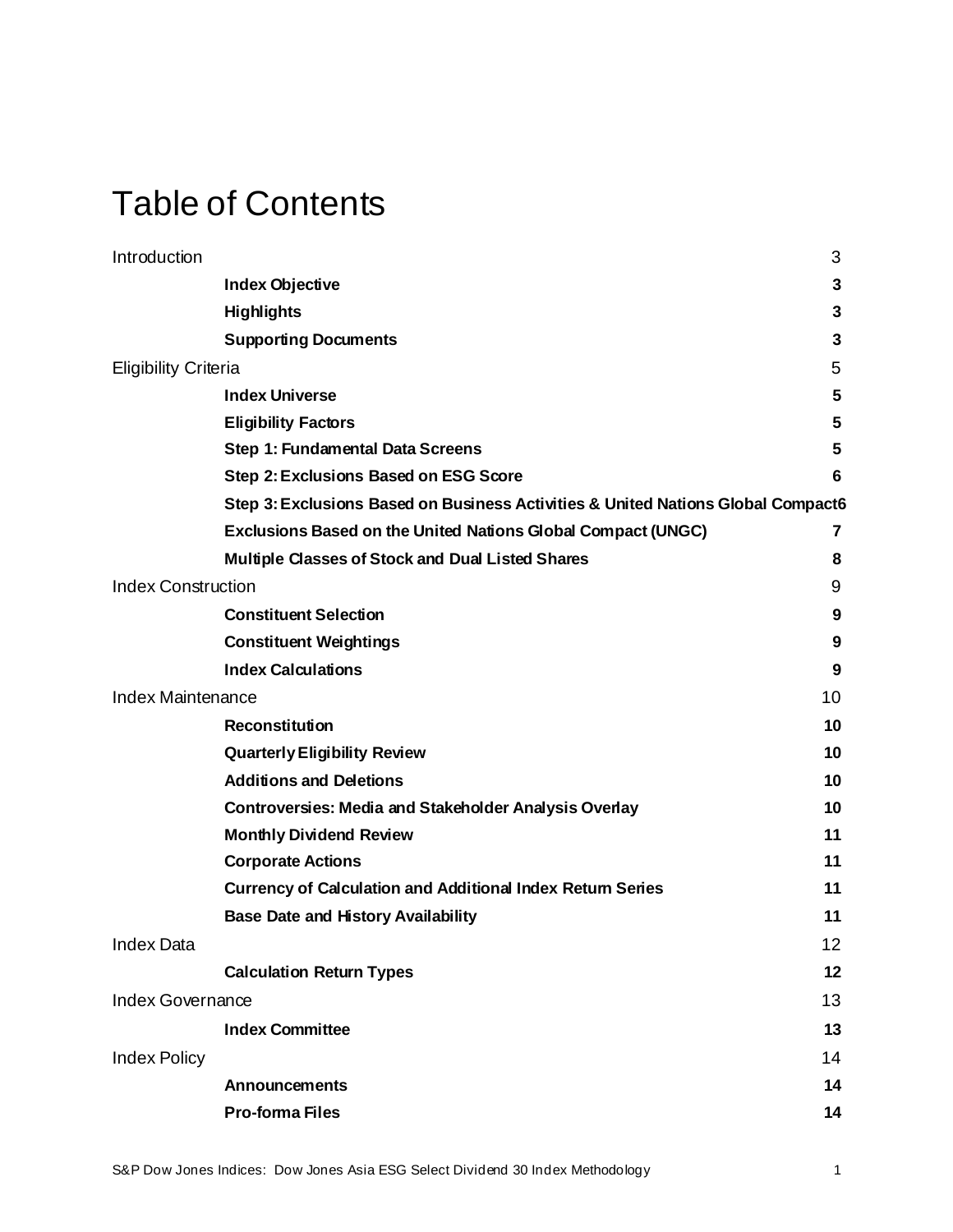|                            | <b>Holiday Schedule</b>                                 | 14 |
|----------------------------|---------------------------------------------------------|----|
|                            | Rebalancing                                             | 14 |
|                            | <b>Unexpected Exchange Closures</b>                     | 14 |
|                            | <b>Recalculation Policy</b>                             | 14 |
|                            | <b>Contact Information</b>                              | 14 |
| <b>Index Dissemination</b> |                                                         | 15 |
|                            | <b>Tickers</b>                                          | 15 |
|                            | <b>Index Data</b>                                       | 15 |
|                            | <b>S&amp;P DJI ESG Score Data</b>                       | 15 |
|                            | Web site                                                | 15 |
| Appendix I                 |                                                         | 16 |
|                            | <b>Backward Data Assumption</b>                         | 16 |
|                            | Designated Datasets Subject to Backward Data Assumption | 16 |
|                            | <b>Exclusions Based on Missing Coverage</b>             | 16 |
|                            | Historical Coverage Assessment per Designated Dataset   | 16 |
| Appendix II                |                                                         | 18 |
|                            | <b>Historical Back-test Rule Deviations</b>             | 18 |
| Appendix III               |                                                         | 19 |
|                            | <b>Methodology Changes</b>                              | 19 |
| <b>Disclaimer</b>          |                                                         | 20 |
|                            | <b>Performance Disclosure/Back-Tested Data</b>          | 20 |
|                            | <b>Intellectual Property Notices/Disclaimer</b>         | 21 |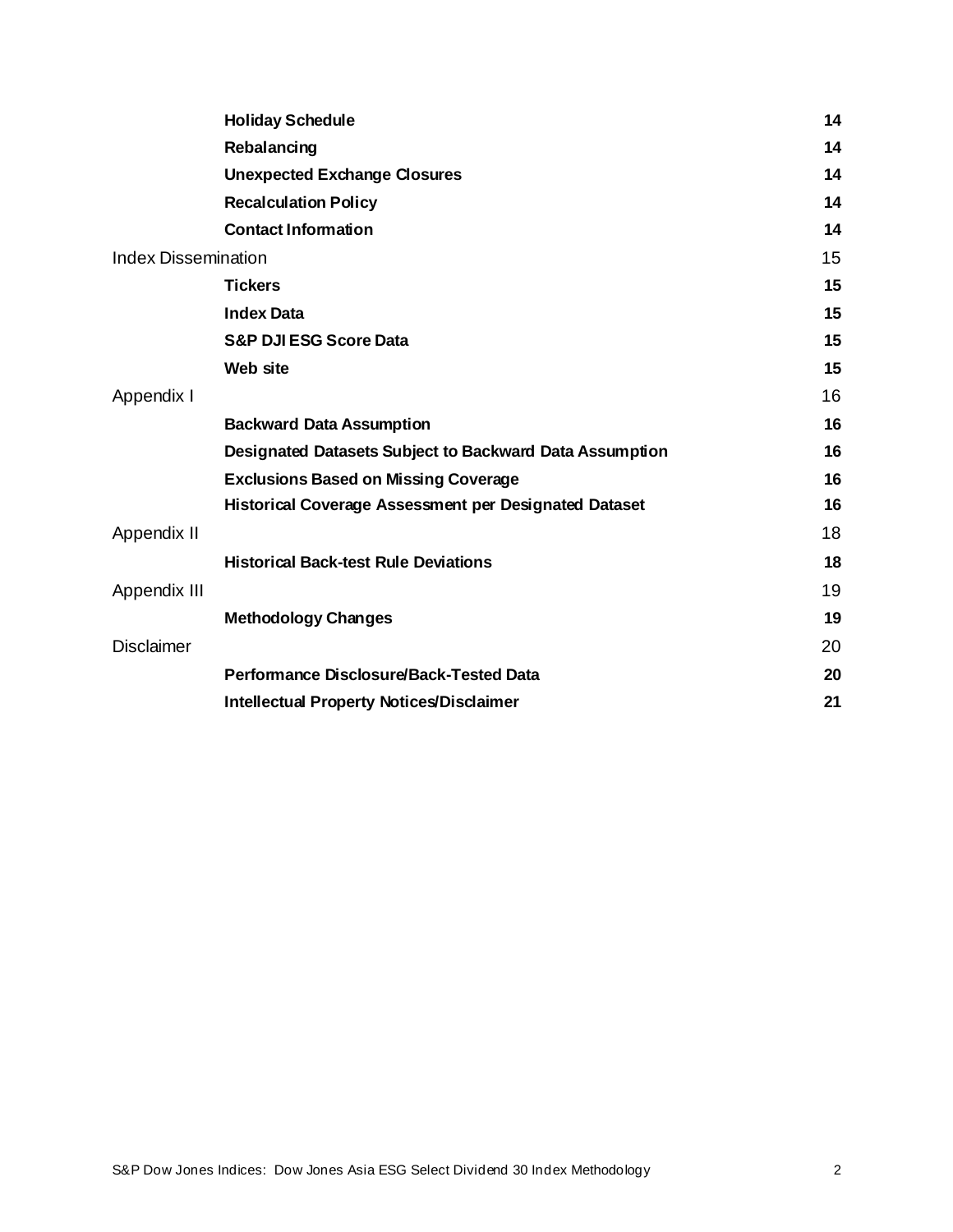## <span id="page-3-0"></span>Introduction

#### <span id="page-3-1"></span>**Index Objective**

The Dow Jones Asia ESG Select Dividend 30 Index measures the indicated dividend yield-weighted performance of 30 of the highest dividend-yielding companies that meet specific ESG, size, liquidity, earnings, and dividend criteria. The index represents Hong Kong, Taiwan, Singapore, South Korea, and Hong Kong-listed Chinese companies, excluding all companies classified as part of the Global Industry Classification Standard (GICS) Equity Real Estate Investment Trusts (REITs) Industry (Code: 601010).

#### <span id="page-3-2"></span>**Highlights**

The index uses S&P DJI ESG Scores as part of the constituent selection process. The index also applies exclusions based on companies' involvement in specific business activities, performance against the principles of United Nations' Global Compact (UNGC), and involvement in relevant ESG controversies.

S&P Global ESG Research calculates these scores and derives them from the 'Corporate Sustainability Assessment' (CSA). A company's CSA score is derived using either company-provided data, publicly available information, or a combination thereof.

For the purposes of CSA assessment, companies are assigned to one of the industries defined by S&P Global ESG Research and their assessment is conducted using that industry's CSA questionnaire, which is largely specific to each industry. S&P Global ESG Research uses the Global Industry Classification Standard (GICS<sup>®</sup>) as its starting point for determining industry classification. At the industry group and sector levels, the S&P Global CSA Industries match the GICS classifications, but some non-standard aggregations are done at the industry level.

*For more information on the CSA, please refer t[o https://www.spglobal.com/esg/csa/](https://www.spglobal.com/esg/csa/)*.

*For information on S&P Global CSA Industry-GICS Sub-Industry Mapping, please se[e here](https://www.spglobal.com/spdji/en/documents/index-policies/sp-global-csa-industry-gics-sub-industry-mapping.pdf).*

<span id="page-3-3"></span>*For more information on S&P DJI ESG Scores, please refer to the S&P DJI ESG Score Methodology*.

#### **Supporting Documents**

This methodology is meant to be read in conjunction with supporting documents providing greater detail with respect to the policies, procedures and calculations described herein. References throughout the methodology direct the reader to the relevant supporting document for further information on a specific topic. The list of the main supplemental documents for this methodology and the hyperlinks to those documents is as follows:

| <b>Supporting Document</b>                       | <b>URL</b>                                     |
|--------------------------------------------------|------------------------------------------------|
| S&P Dow Jones Indices' Equity Indices Policies & | <b>Equity Indices Policies &amp; Practices</b> |
| <b>Practices Methodology</b>                     |                                                |
| S&P Dow Jones Indices' Index Mathematics         |                                                |
| Methodology                                      | <b>Index Mathematics Methodology</b>           |
| S&P Dow Jones Indices' Float Adjustment          | <b>Float Adjustment Methodology</b>            |
| Methodology                                      |                                                |
| S&P Dow Jones Indices' Global Industry           |                                                |
| Classification Standard (GICS) Methodology       | <b>GICS Methodology</b>                        |
| S&P DJI ESG Score Methodology                    | <b>S&amp;P DJI ESG Score Methodology</b>       |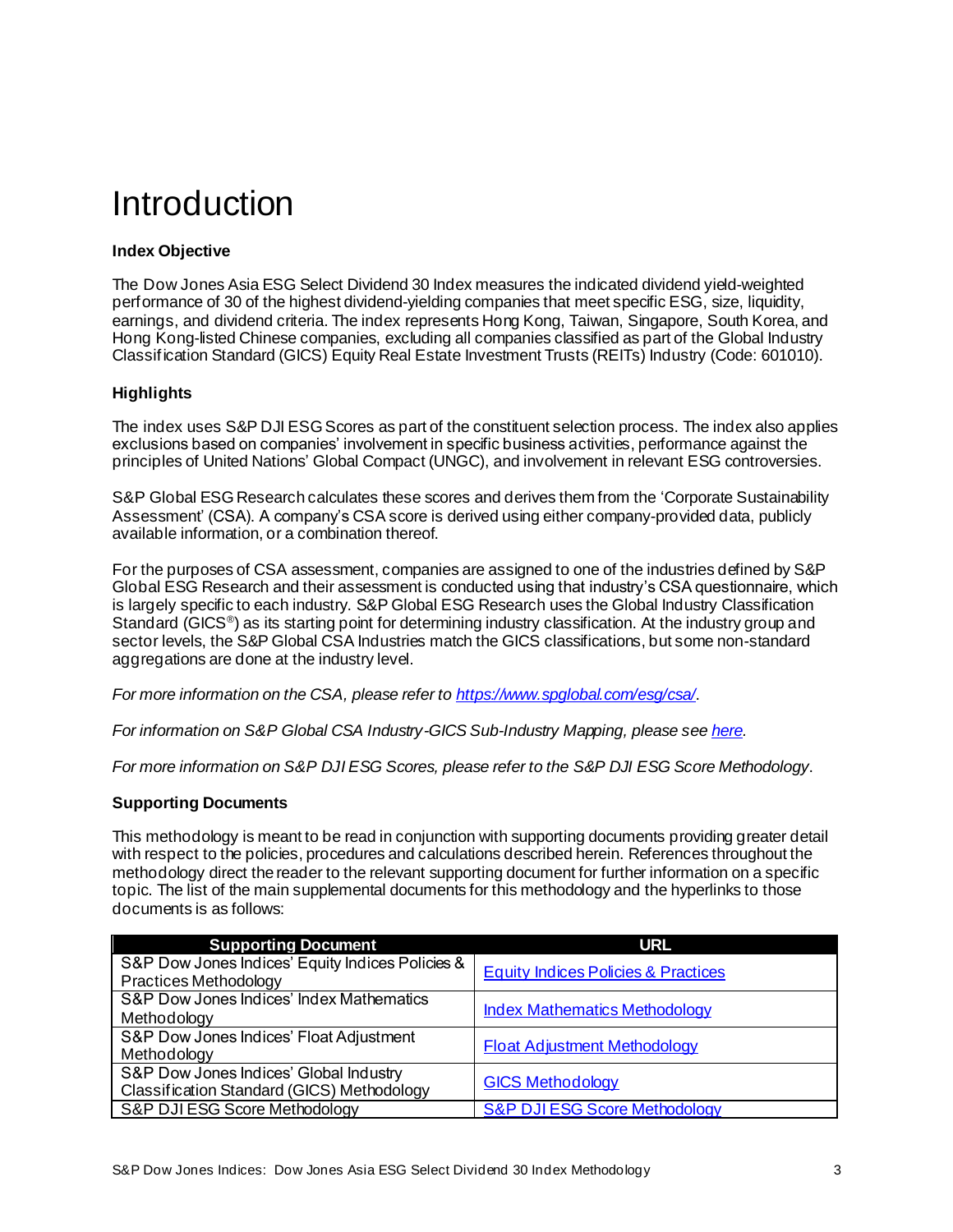This methodology was created by S&P Dow Jones Indices to achieve the aforementioned objective of measuring the underlying interest of each index governed by this methodology document. Any changes to or deviations from this methodology are made in the sole judgment and discretion of S&P Dow Jones Indices so that the index continues to achieve its objective.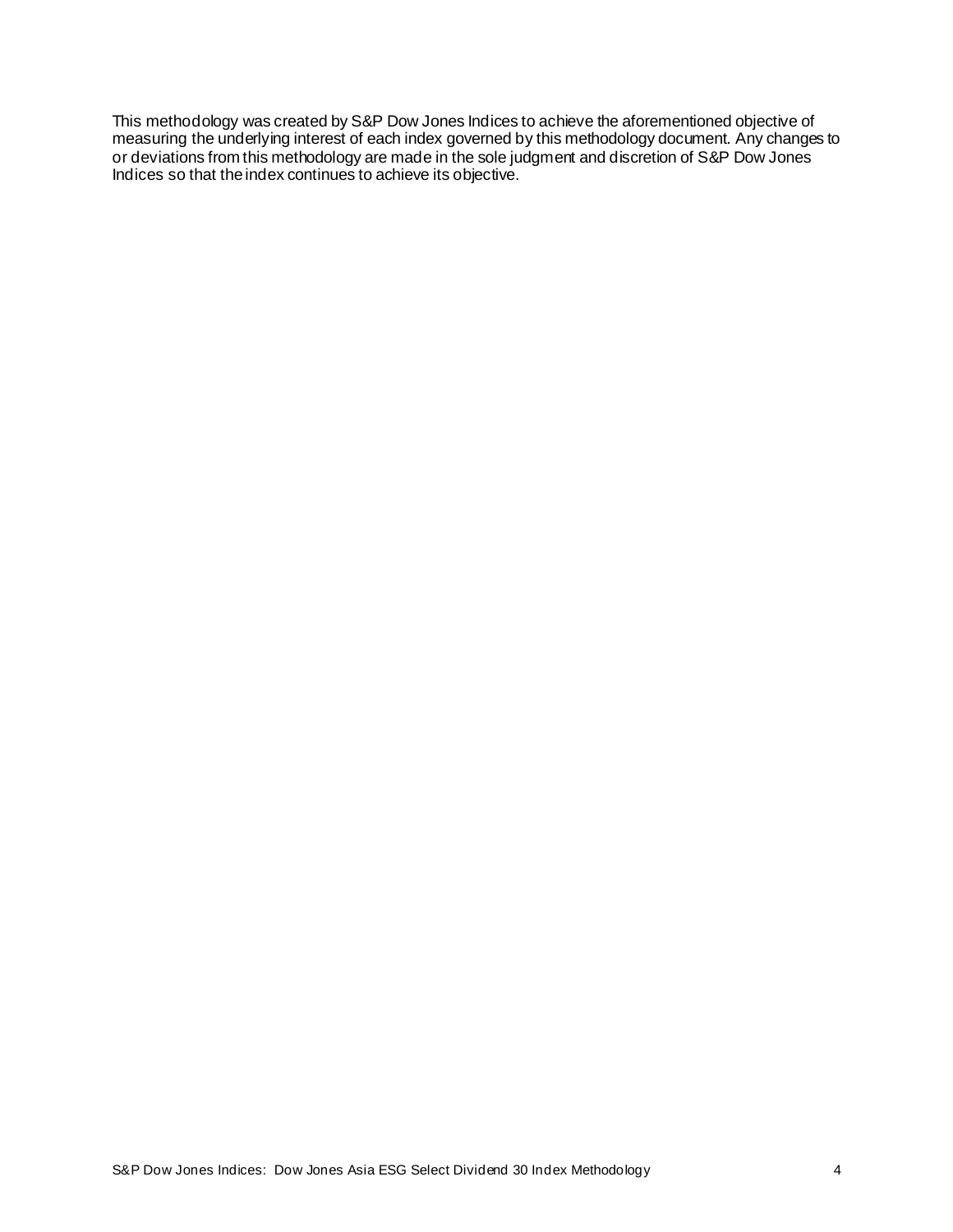# <span id="page-5-0"></span>Eligibility Criteria

#### <span id="page-5-1"></span>**Index Universe**

At each rebalancing, the index universe consists of all companies in the S&P BMI country/region indices for Hong Kong, Hong Kong-listed Chinese companies, Taiwan, Singapore, and South Korea, excluding all companies classified as part of the GICS REITs Industry (Code: 601010).

*For more information on the S&P BMI country indices, please refer to the S&P Global BMI, S&P/IFCI Methodology, available a[t www.spglobal/spdji.com](http://www.spdji.com/).*

#### <span id="page-5-2"></span>**Eligibility Factors**

At each rebalancing, stocks in the index universe listed in Hong Kong, Taiwan, Singapore, and South Korea must satisfy the following to be eligible for index inclusion, with the eligibility factors applied in three sequential steps.

#### <span id="page-5-3"></span>**Step 1: Fundamental Data Screens**

- A float-adjusted market capitalization of at least US\$ 600 million (US\$ 400 million for current constituents).
- A median daily traded value (MDVT) of at least US\$ 3 million over the past three months (US\$ 2 million for current constituents).
- A non-negative trailing 12-month earnings-per-share (EPS).
- The company must have paid dividends in each of the previous three years.
- Dividend-per-share greater than or equal to the three-year average dividend-per-share:

 $DPS_t$  > =  $Average(DPS_t, DPS_{t-1}, DPS_{t-2})$ 

o *DPS<sup>t</sup>* = Dividend-per-share

where  $t =$  the current year trailing twelve months

• A five-year average dividend coverage ratio greater than or equal to two-thirds of the five-year average dividend coverage ratio of the corresponding S&P BMI country index, or greater than 118%, whichever is greater.<sup>1</sup> If a company does not have five years of listing history, only available years are considered in the ratio calculation. If a company did not pay dividends in a given year, a zero (0) will be included for the EPS/DPS ratio of that year.

Dividend coverage ratio =  $\textit{Average} \left(\frac{\textit{EPS}}{\textit{DBC}}\right)$  $\frac{EPS_t}{DPS_t}, \frac{EPS_{t-1}}{DPS_{t-1}}$  $\frac{EPS_{t-1}}{DPS_{t-1}}, \frac{EPS_{t-2}}{DPS_{t-2}}$  $\frac{EPS_{t-2}}{DPS_{t-2}}, \frac{EPS_{t-3}}{DPS_{t-3}}$  $\frac{EPS_{t-3}}{DPS_{t-3}}, \frac{EPS_{t-4}}{DPS_{t-4}}$  $\frac{1-\epsilon_{t-4}}{DPS_{t-4}}$ 

- o *EPS<sup>t</sup>* =Trailing 12-month earnings-per-share
- o *DPS<sup>t</sup>* = Annual dividend-per-share

where  $t =$  the current year trailing twelve months

S&P Dow Jones Indices: Dow Jones Asia ESG Select Dividend 30 Index Methodology 65

 $1$  For the purposes of DCR calculation, a 97.5% winsorization is applied to the index universe before the calculation of the country average ratio. The cutoff values are calculated within all companies in the whole index universe, including the five markets, but excluding REITs.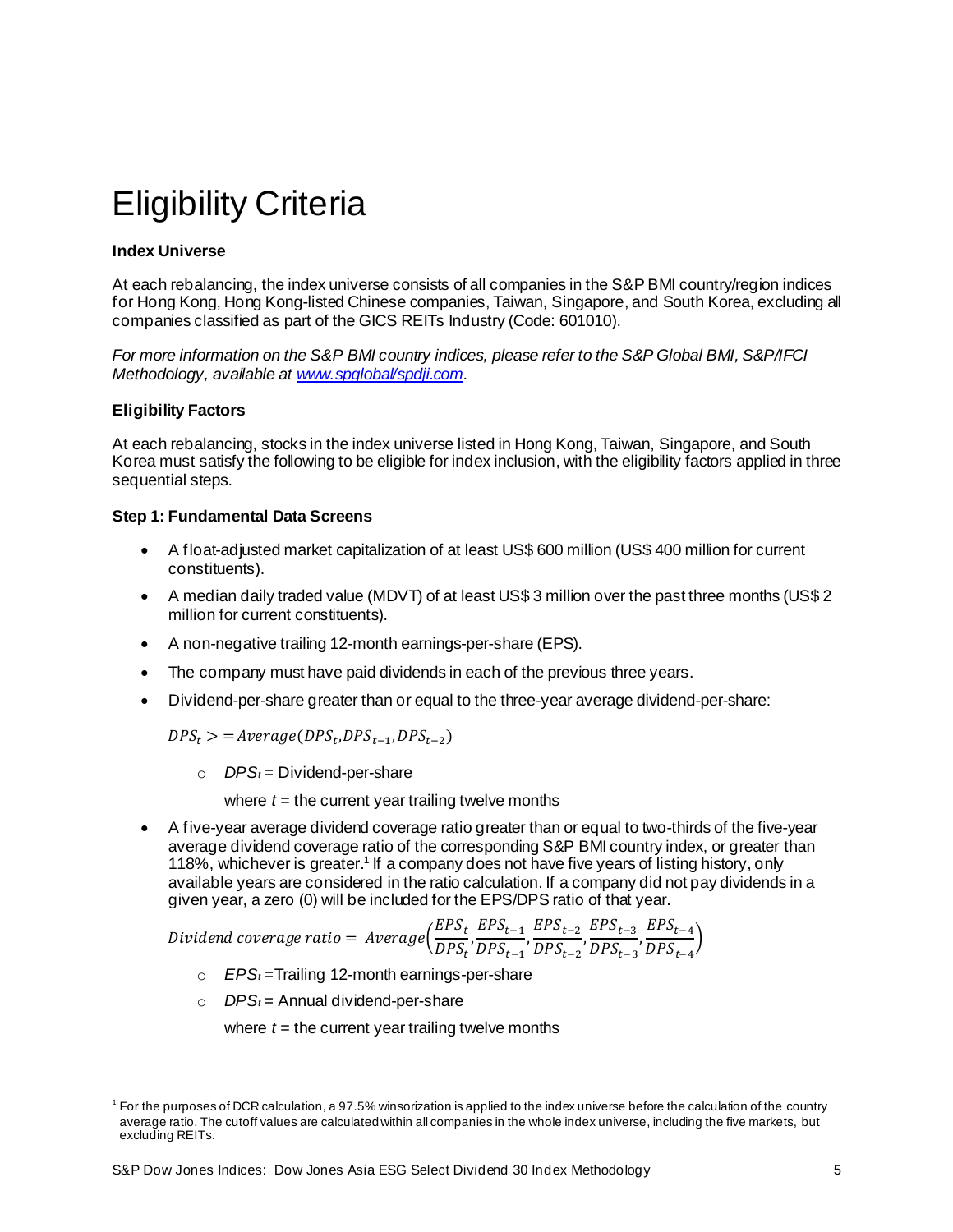• Stocks must have an indicated annual dividend (IAD)<sup>2</sup> yield of no more than 10% as of the rebalancing reference date. The cap aims to exclude companies whose dividends may not be sustainable over time, as well as companies whose stock price have deteriorated rapidly.

Current constituents are included in the index universe regardless of dividend growth rate, coverage ratio, or current year earnings-per-share. Except for FMC, MDVT and IAD yield, the reference date for the above data point is the last business day of December.

**Dividend Payment Types.** S&P Dow Jones Indices only considers cash dividend payments (based on ex-date) declared regular by the paying company for index eligibility, selection, and weighting purposes. Cash dividend payments declared as special by the paying company, including recurring special cash dividends, are not considered. For both eligibility and weighting purposes, annualized cash dividend amounts, before withholding tax, are used.

Calendar years and ex-dates are used for the dividend analysis. In situations where a dividend payment, or payments, deviates from the company's standard dividend payment cycle, S&P Dow Jones Indices will, at its discretion, allocate payments to the appropriate year in order to take a full cycle into account.

S&P Dow Jones Indices will continue to monitor all stocks in the universe on best effort basis up until the initial announcement of the rebalancing results. If a company has announced a change to its dividend policy any time prior to the rebalancing results announcement and would no longer qualify for the index then S&P Dow Jones Indices may, at its discretion, exclude the company in conjunction with the rebalancing.

**Earnings-per-share (EPS).** S&P Dow Jones Indices only considers Basic earnings-per-share, Excluding/Before Extraordinary Items for index eligibility and selection purposes. EPS data is based on last twelve months (LTM), which is the sum of the last four quarters. If quarterly financial data is not provided, the LTM EPS of the company is evaluated from its latest semi-annual or annual reports, including restated EPS

#### <span id="page-6-0"></span>**Step 2: Exclusions Based on ESG Score**

Companies must have an S&P DJI ESG Score to be eligible. Companies in the index universe that satisfy the criteria in Step 1 with an S&P DJI ESG score that falls within the worst 25% of S&P DJI ESG scores are excluded from the index.

#### <span id="page-6-1"></span>**Step 3: Exclusions Based on Business Activities & United Nations Global Compact**

As of each rebalancing reference date, companies with the following specific business activities, as determined by Sustainalytics, and/or companies with disqualifying United Nations Global Compact (UNGC) classification as determined by Sustainalytics, are excluded:

| <b>Sustainalytics</b><br>Product<br>Involvement | <b>Sustainalytics Category</b><br>of Involvement and Description                                                                                                                                                        | <b>Sustainalytics</b><br>Involvement<br><b>Proxy</b> | <b>S&amp;P DJI</b><br><b>Level of</b><br>Involvement<br><b>Threshold</b> | <b>S&amp;P DJI</b><br><b>Significant</b><br>Ownership<br><b>Threshold</b> |
|-------------------------------------------------|-------------------------------------------------------------------------------------------------------------------------------------------------------------------------------------------------------------------------|------------------------------------------------------|--------------------------------------------------------------------------|---------------------------------------------------------------------------|
| Controversial                                   | Tailor Made and Essential: The company is involved in<br>the core weapon system, or components/services of the<br>core weapon system that are considered tailor-made and<br>essential for the lethal use of the weapon. | <b>NA</b>                                            | $>0\%$                                                                   | $>25\%$                                                                   |
| Weapons                                         | Non-Tailor Made or Non-Essential: The company<br>provides components/services for the core weapon<br>system which are either not considered tailor-made or not<br>essential to the lethal use of the weapon             |                                                      | $>0\%$                                                                   | >25%                                                                      |
|                                                 | Extraction: The company extracts thermal coal.                                                                                                                                                                          |                                                      | $\geq 5\%$                                                               | N/A                                                                       |
| <b>Thermal Coal</b>                             | <b>Generation:</b> The company generates electricity from<br>thermal coal.                                                                                                                                              | Revenue                                              | $\geq 5\%$                                                               | N/A                                                                       |

 $^{\rm 2}$  IAD yield is defined as a stock's IAD (not including any special dividends) divided by its price .

S&P Dow Jones Indices: Dow Jones Asia ESG Select Dividend 30 Index Methodology 66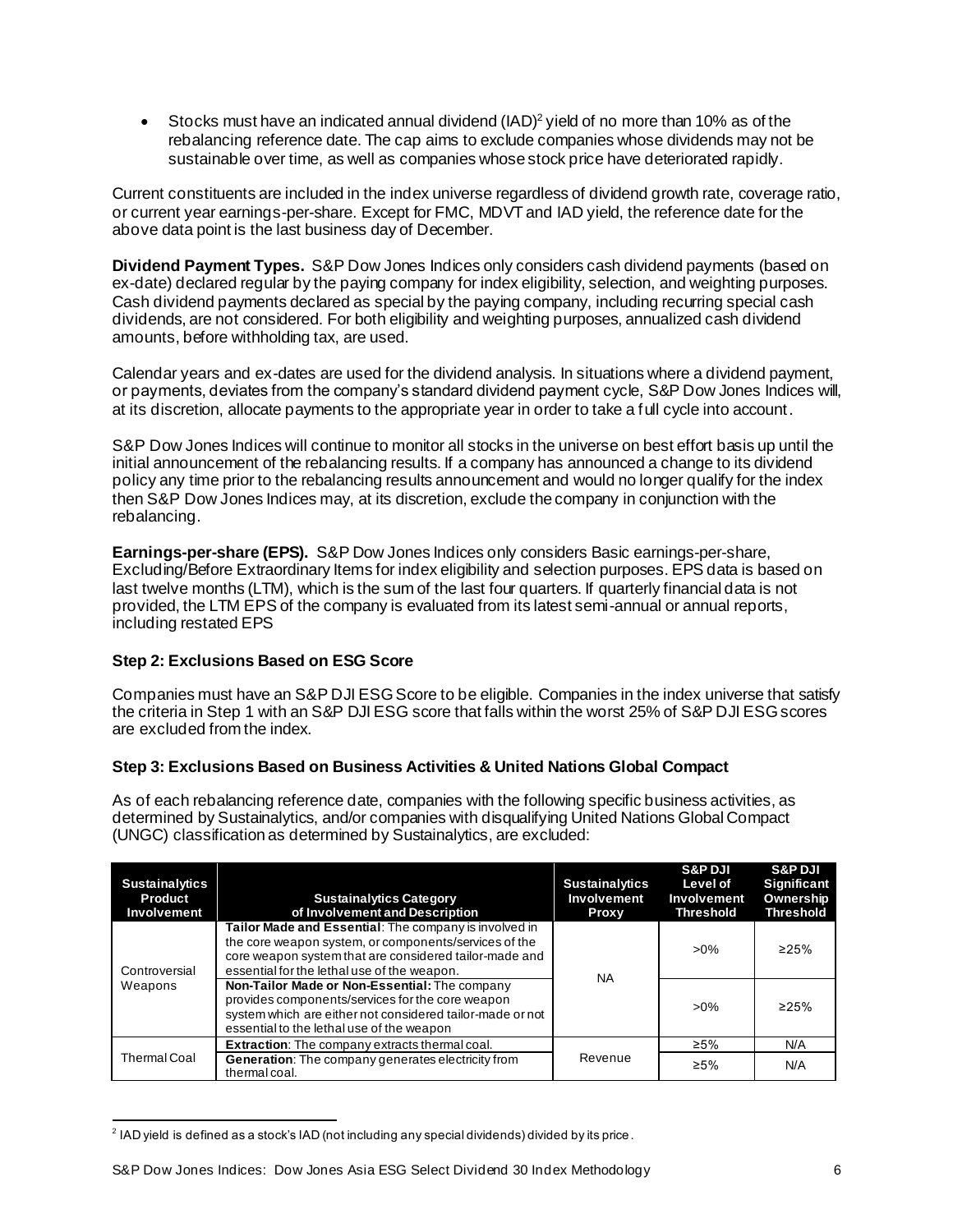| <b>Sustainalytics</b><br>Product<br>Involvement | <b>Sustainalytics Category</b><br>of Involvement and Description                                                                                | <b>Sustainalytics</b><br>Involvement<br>Proxy | <b>S&amp;P DJI</b><br>Level of<br><b>Involvement</b><br><b>Threshold</b> | <b>S&amp;P DJI</b><br><b>Significant</b><br>Ownership<br><b>Threshold</b> |
|-------------------------------------------------|-------------------------------------------------------------------------------------------------------------------------------------------------|-----------------------------------------------|--------------------------------------------------------------------------|---------------------------------------------------------------------------|
|                                                 | <b>Production:</b> The company manufactures tobacco<br>products.                                                                                |                                               | $>0\%$                                                                   | >25%                                                                      |
| Tobacco<br>Products                             | Related Products/Services: The company supplies<br>tobacco-related products/services.                                                           | Revenue                                       | $\geq 5\%$                                                               | N/A                                                                       |
|                                                 | Retail: The company derives revenues from the<br>distribution and/or retail sale of tobacco products.                                           |                                               | $>5\%$                                                                   | N/A                                                                       |
| Oil Sands                                       | <b>Extraction:</b> The company extracts oil sands.                                                                                              | Revenue                                       | $\geq 5\%$                                                               | N/A                                                                       |
|                                                 | Civilian customers (assault weapons): The company<br>manufactures and sells assault weapons to civilian<br>customers.                           |                                               | $>0\%$                                                                   | >25%                                                                      |
|                                                 | Civilian customers (non-assault weapons): The<br>company manufactures and sells small arms (non-assault<br>weapons) to civilian customers.      |                                               | $>0\%$                                                                   | >25%                                                                      |
| Small Arms                                      | Military/law enforcement customers: The company<br>manufactures and sells small arms to military/law<br>enforcement.                            | Revenue                                       | $>0\%$                                                                   | >25%                                                                      |
|                                                 | Key components: The company manufactures and sells<br>key components of small arms.                                                             |                                               | $>0\%$                                                                   | >25%                                                                      |
|                                                 | Retail/Distribution (assault weapons): The company is<br>involved in the retail and/or distribution of assault<br>weapons.                      |                                               | $\geq 5\%$                                                               | N/A                                                                       |
|                                                 | Retail/distribution (non-assault weapons): The<br>company is involved in the retail and/or distribution of<br>small arms (non-assault weapons). |                                               | $\geq 5\%$                                                               | N/A                                                                       |
| Military                                        | Weapons: The company manufactures military weapon<br>systems and/or integral, tailor-made components or these<br>weapons.                       | Revenue                                       | ≥10%                                                                     | N/A                                                                       |
| Contracting                                     | Weapon-related products and services: The company<br>provides tailor-made products and/or services that<br>support military weapons.            |                                               | ≥10%                                                                     | N/A                                                                       |

S&P DJI Level of Involvement refers to the company's direct exposure to such products, while Significant Ownership indicates where the company has indirect involvement via some specified level of ownership of a subsidiary company with involvement.

Companies without Sustainalytics coverage are ineligible for index inclusion until they receive such coverage.

#### <span id="page-7-0"></span>**Exclusions Based on the United Nations Global Compact (UNGC)**

Sustainalytics' Global Standards Screening (GSS) provides an assessment of a company's impact on stakeholders and the extent to which a company causes, contributes, or is linked to violations of international norms and standards. The basis of the GSS assessments is the United Nations (UN) Global Compact Principles. Information regarding related standards is also provided in the screening, including the Organization for Economic Co-operation and Development (OECD) Guidelines for Multinational Enterprises and the UN Guiding Principles on Business and Human Rights, as well as their underlying conventions. Sustainalytics classifies companies into the following three statuses:

- **Non-Compliant:** classification given to companies that do not act in accordance with the UNGC principles and their associated standards, conventions, and treaties.
- **Watchlist:** classification given to companies that are at risk of violating one or more principles, for which all dimensions for Non-Compliant status could not be established or confirmed.
- **Compliant:** classification given to companies that act in accordance with the UNGC principles and their associated standards, conventions, and treaties.

As of each rebalancing reference date, companies classified as Non-Compliant, according to Sustainalytics, are ineligible for index inclusion.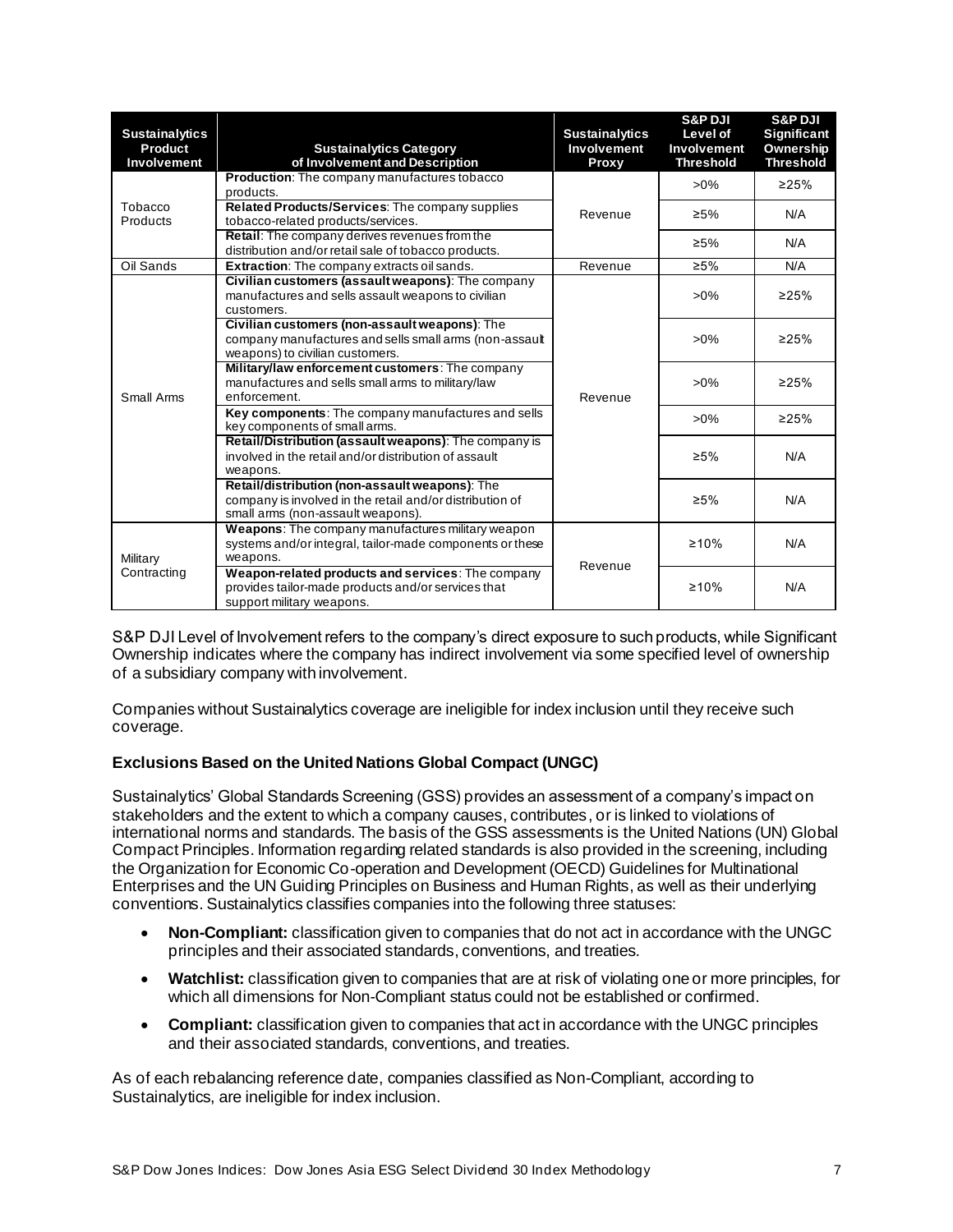Companies without Sustainalytics coverage are ineligible for index inclusion until they receive such coverage.

<span id="page-8-0"></span>*Please refer t[o http://www.sustainalytics.com/](http://www.sustainalytics.com/) for more information.* 

#### **Multiple Classes of Stock and Dual Listed Shares**

Each company is represented once by the listing with the highest dividend yield subject to meeting the eligibility criteria. In the event multiple lines meet the eligibility criteria and have similar dividend yields, the Designated Listing is selected. For more information regarding the treatment of multiple share classes, please refer to Approach C within the Multiple Share Classes section of the S&P Dow Jones Indices' Equity Indices Policies & Practices Methodology**.** All publicly listed multiple share class lines of a company are assigned and assessed using the same S&P DJI ESG score.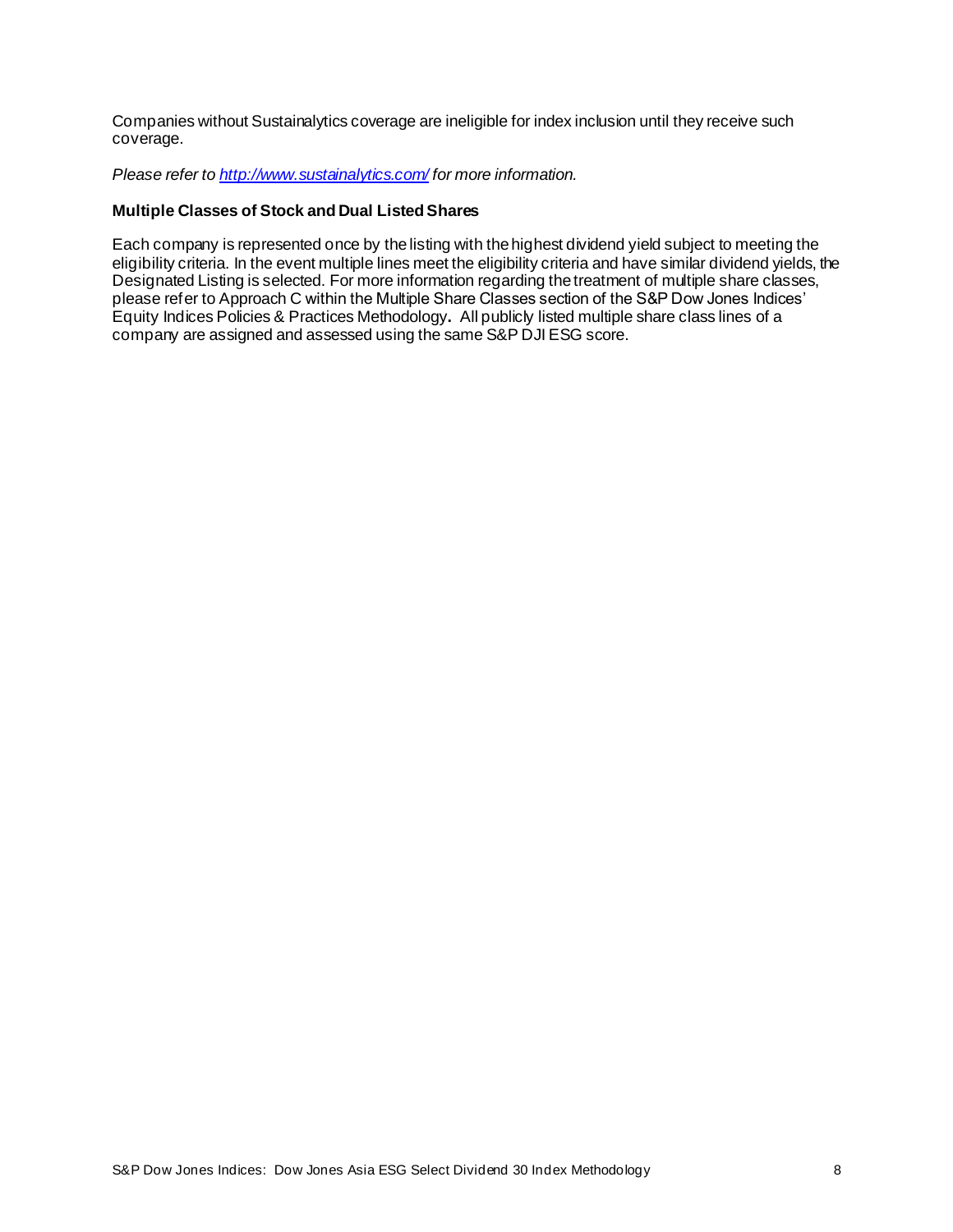## <span id="page-9-0"></span>Index Construction

#### <span id="page-9-1"></span>**Constituent Selection**

At each rebalancing, the top 30 stocks by IAD yield are selected and form the index, subject to a diversification constraint limiting each GICS sector and country/region to 15 constituents. In addition, the index includes a selection buffer, so the selection process is as follows:

- 1. All eligible stocks are ranked by IAD yield with the top 15 stocks automatically selected.
- 2. Current constituents ranked within the top 60 are added to the index in rank order until the target count of 30 has been reached.
- 3. If, following Step 3, the target count has not been reached, non-constituent stocks are added to the index in rank order until the constituent count is reached, still subject to the above diversification constraints.

#### <span id="page-9-2"></span>**Constituent Weightings**

At each rebalancing, the index is IAD yield weighted, subject to the following constraints:

- a single constituent weight cap of 5%
- a single country/region domicile weight cap of 50%
- a single GICS Sector weight cap of 50%

#### <span id="page-9-3"></span>**Index Calculations**

The index calculates on an end-of-day basis, using the divisor methodology used in all S&P Dow Jones Indices' equity indices.

*For more information on the Index calculation methodology, please refer to the Non-Market Capitalization section of S&P Dow Jones Indices' Index Mathematics Methodology.*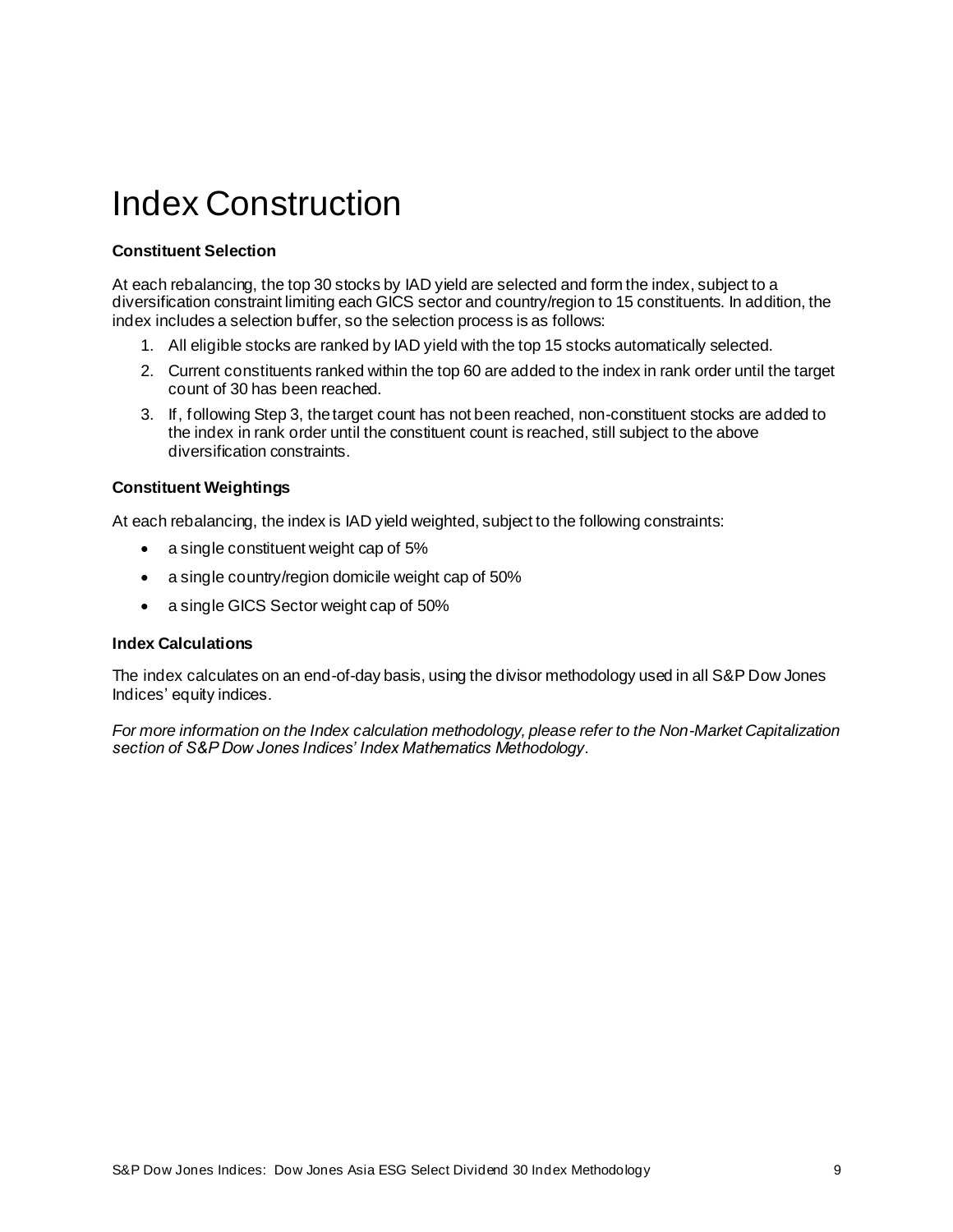### <span id="page-10-0"></span>Index Maintenance

#### <span id="page-10-1"></span>**Reconstitution**

The index reconstitutes annually, effective after the close of the last business day of April. The reconstitution reference date is after the close of the last business day of March.

#### <span id="page-10-2"></span>**Quarterly Eligibility Review**

Index constituents are reviewed on a quarterly basis for ongoing eligibility under the Business Activities and UNGC exclusion criteria. Companies determined to be ineligible are removed from the index, effective after the close of the last business day of July, October, and January. The reference date for this review is the last business day of the previous month. No constituent will be added to the index as a result of any deletion that may take place.

**Quarterly Reweighting.** In addition to the annual reconstitution and monthly dividend reviews (see below), the index reweights quarterly if the weighting constraints are breached. Any change due to the reweighting is effective after the close of the last business days of July, October, and January. Any excess weight is redistributed among other stocks based on current constituent weights. The reference date for prices used in the reweighting process is after the close of seven business days prior to the effective date.

#### <span id="page-10-3"></span>**Additions and Deletions**

**Additions.** Except for spin-offs (see table below), no additions are made intra-rebalancings.

**Spin-Offs.** A spin-off company is added to all the indices of which the parent is a constituent, at a zero price at the market close of the day before the ex-date (with no divisor adjustment) and is removed after at least one day of regular way trading (with a divisor adjustment).

**Deletions.** Constituents are removed from the index between rebalancings if the stock is removed from an underlying index due to corporate events such as mergers, acquisitions, takeovers, or delisting.

#### <span id="page-10-4"></span>**Controversies: Media and Stakeholder Analysis Overlay**

In addition to the above, S&P Global uses RepRisk, a leading data science company, for daily filtering, screening, and analysis of ESG risk incidents and controversial activities related to companies within the indices. $^3$ 

In cases where risks are presented, S&P Global releases a Media and Stakeholder Analysis (MSA) ,which includes a range of issues such as economic crime and corruption, fraud, illegal commercial practices, human rights issues, labor disputes, workplace safety, catastrophic accidents, and environmental disasters.

The Index Committee reviews constituents flagged by S&P Global's MSA to evaluate the potential impact of controversial company activities on the composition of the indices. If the Index Committee decides to remove a company in question, that company is ineligible for re-entry into the index for one full calendar year, beginning with the subsequent rebalancing.

 $^3$  RepRisk, an ESG data science company, leverages the combination of AI and machine learning with human intelligence to systematically analyze public information in 23 languages and identify material ESG risks. With daily data updates across 100 + ESG risk factors, RepRisk provides consistent, timely, and actionable data for risk management and ESG integration across a company's operations, business relationships, and investments.

S&P Dow Jones Indices: Dow Jones Asia ESG Select Dividend 30 Index Methodology 10 10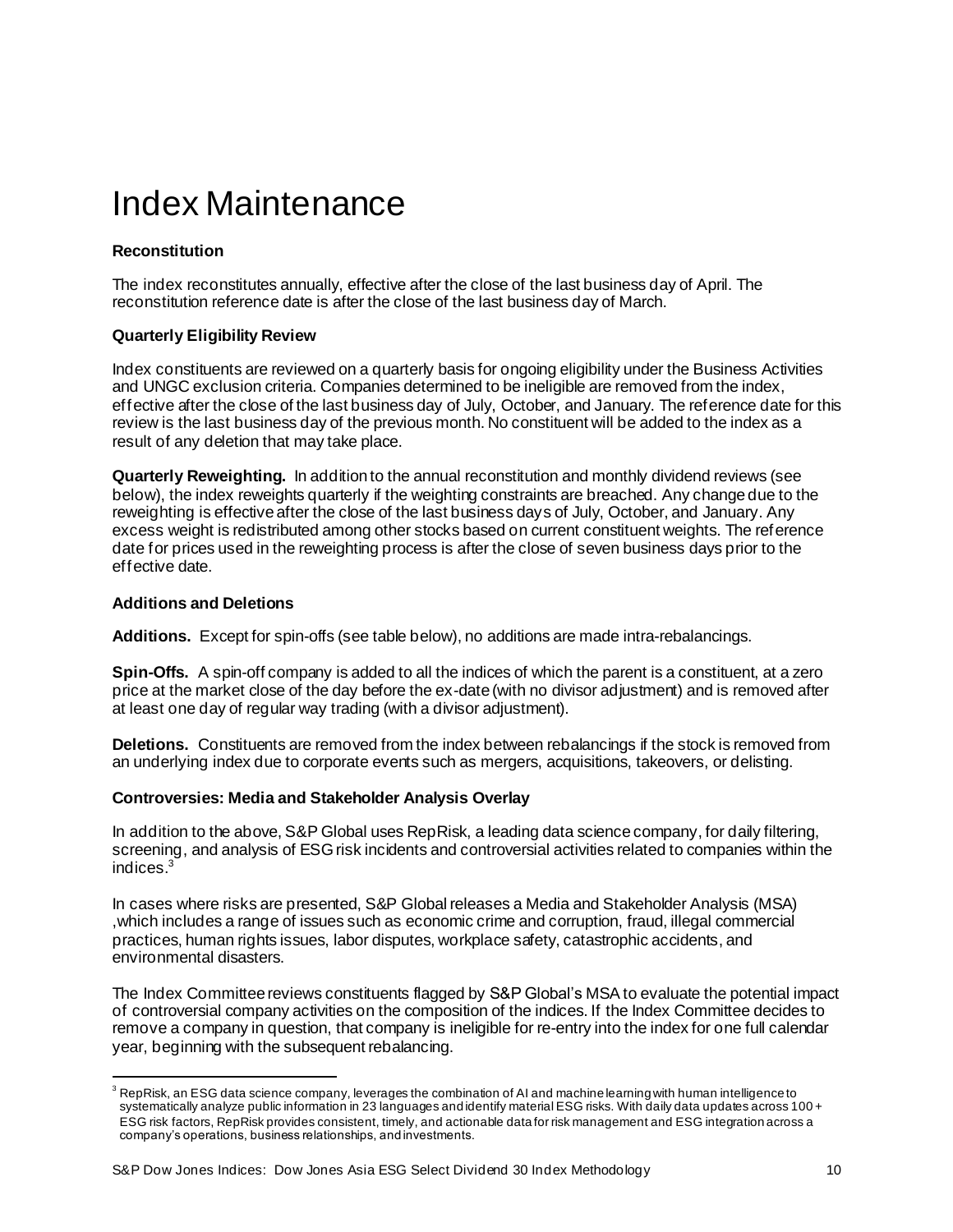*For more information on RepRisk, please refer to [www.reprisk.com](http://www.reprisk.com/)*. *This service is not considered a direct contribution to the index construction process.*

#### <span id="page-11-0"></span>**Monthly Dividend Review**

Index constituents are reviewed monthly for ongoing eligibility. For more information regarding the monthly dividend review, please refer to Approach B in the Monthly Review for Ongoing Eligibility in Dividend Focused Indices section of S&P Dow Jones Indices' Equity Indices Policies & Practices Methodology.

#### <span id="page-11-1"></span>**Corporate Actions**

For more information, please refer to the Non-Market Capitalization Indices section of S&P Dow Jones Indices' Equity Indices Policies & Practices Methodology.

#### <span id="page-11-2"></span>**Currency of Calculation and Additional Index Return Series**

The index calculates in U.S. dollars.

Spot Forex rates supplied by Refinitiv are taken daily at 4:17 PM Sydney time and used in the calculation of the indices.

In addition to the indices detailed in this methodology, additional return series versions of the indices may be available, including, but not limited to: currency, currency hedged, decrement, fair value, inverse, leveraged, and risk control versions. For a list of available indices, please refer to the *[S&P DJI](https://www.spglobal.com/spdji/en/governance/methodology-and-regulatory-status/)  [Methodology & Regulatory Status Database](https://www.spglobal.com/spdji/en/governance/methodology-and-regulatory-status/)*.

*For information on various index calculations, please refer to S&P Dow Jones Indices' Index Mathematics Methodology.*

*For the inputs necessary to calculate certain types of indices, including decrement, dynamic hedged, fair value, and risk control indices, please refer to the Parameters documents available at [www.spglobal/spdji.com](http://www.spdji.com/).*

#### <span id="page-11-3"></span>**Base Date and History Availability**

Index history availability, base date, and base value are shown in the table below.

|                                             |             | Launch First Value |                         | <b>Base</b> |
|---------------------------------------------|-------------|--------------------|-------------------------|-------------|
| Index                                       | <b>Date</b> |                    | Date Base Date Value    |             |
| Dow Jones Asia ESG Select Dividend 30 Index | 11/15/2021  |                    | 04/30/2010   04/30/2010 | 1000        |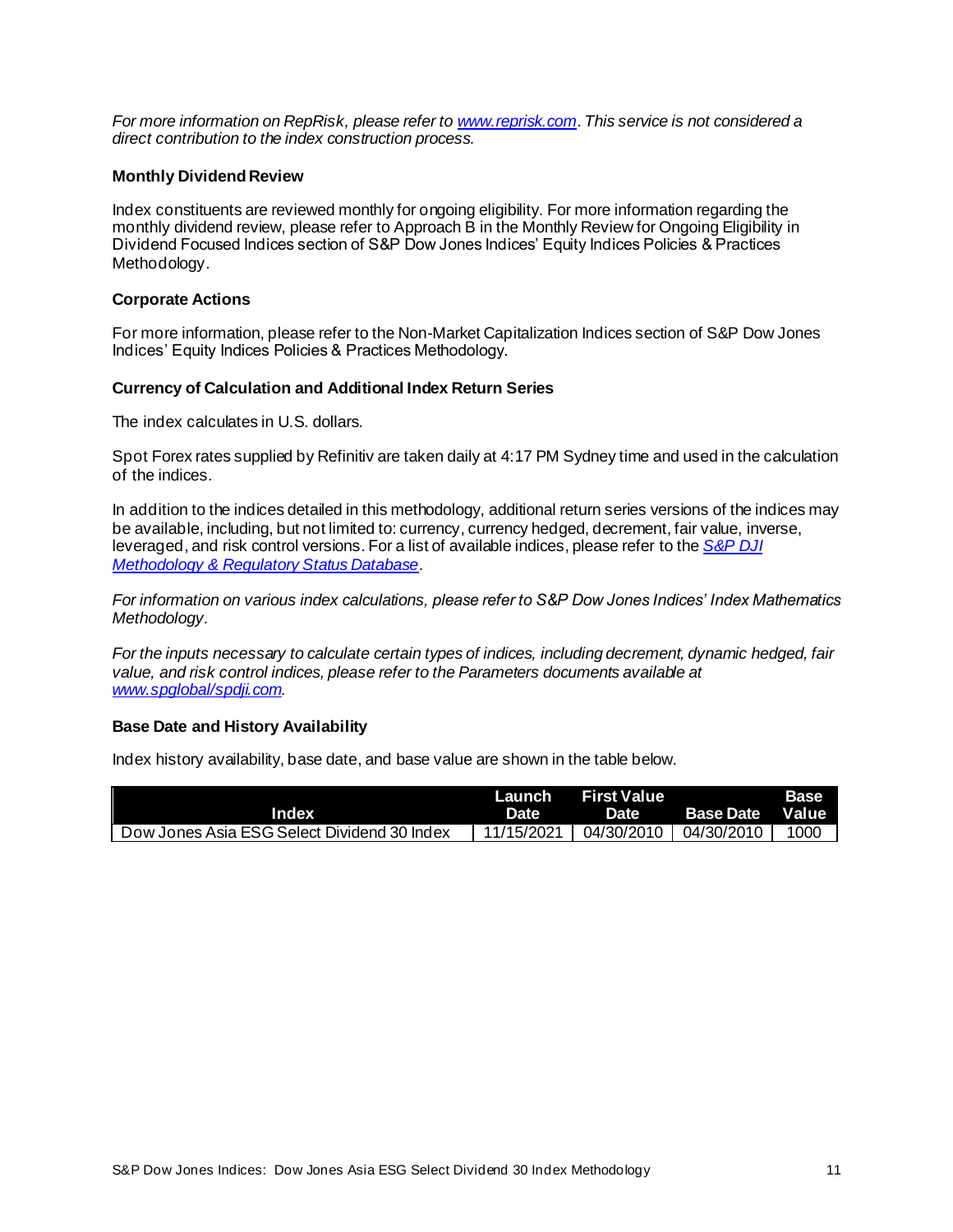### <span id="page-12-0"></span>Index Data

#### <span id="page-12-1"></span>**Calculation Return Types**

S&P Dow Jones Indices calculates multiple return types which vary based on the treatment of regular cash dividends. The classification of regular cash dividends is determined by S&P Dow Jones Indices.

- Price Return (PR) versions are calculated without adjustments for regular cash dividends.
- Gross Total Return (TR) versions reinvest regular cash dividends at the close on the ex-date without consideration for withholding taxes.
- Net Total Return (NTR) versions, if available, reinvest regular cash dividends at the close on the ex-date after the deduction of applicable withholding taxes.

In the event there are no regular cash dividends on the ex-date, the daily performance of all three indices will be identical.

For a complete list of indices available, please refer to the daily index levels file (".SDL").

*For more information on the classification of regular versus special cash dividends as well as the tax rates used in the calculation of net return, please refer to S&P Dow Jones Indices' Equity Indices Policies & Practices Methodology.*

*For more information on the calculation of return types, please refer to S&P Dow Jones Indices' Index Mathematics Methodology*.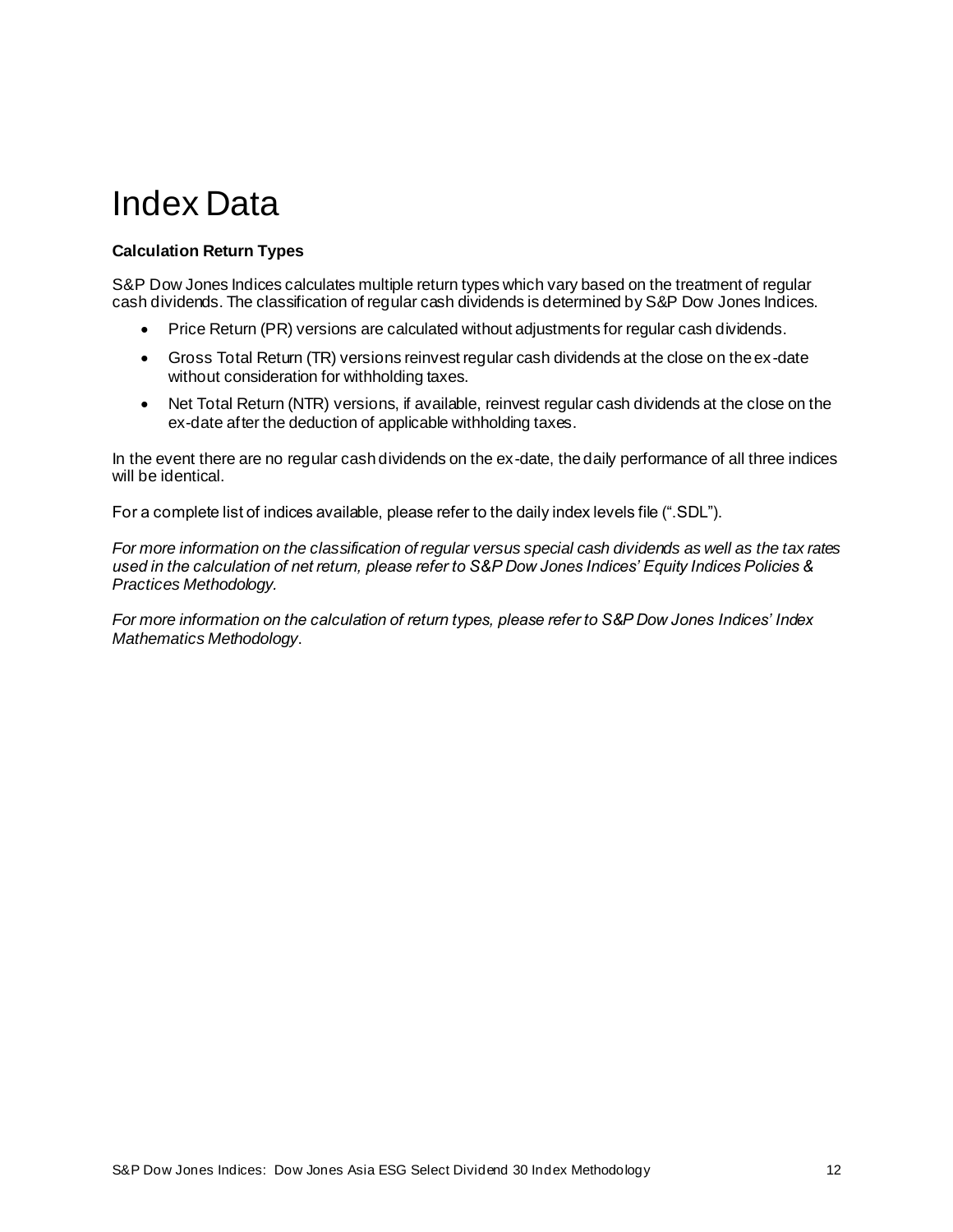## <span id="page-13-0"></span>Index Governance

#### <span id="page-13-1"></span>**Index Committee**

An S&P Dow Jones Indices Index Committee maintains the index. The Index Committee meets regularly. At each meeting, the Index Committee may review pending corporate actions that may affect index constituents, statistics comparing the composition of the index to the market, companies that are being considered as candidates for addition to the index, and any significant market events. In addition, the Index Committee may revise index policy covering rules for selecting companies, treatment of dividends, share counts or other matters.

S&P Dow Jones Indices considers information about changes to its indices and related matters to be potentially market moving and material. Therefore, all Index Committee discussions are confidential.

S&P Dow Jones Indices' Index Committees reserve the right to make exceptions when applying the methodology if the need arises. In any scenario where the treatment differs from the general rules stated in this document or supplemental documents, clients will receive sufficient notice, whenever possible.

In addition to the daily governance of indices and maintenance of index methodologies, at least once within any 12-month period, the Index Committee reviews the methodology to ensure the indices continue to achieve the stated objectives, and that the data and methodology remain effective. In certain instances, S&P Dow Jones Indices may publish a consultation inviting comments from external parties.

*For information on Quality Assurance and Internal Reviews of Methodology, please refer to S&P Dow Jones Indices' Equity Indices Policies & Practices Methodology*.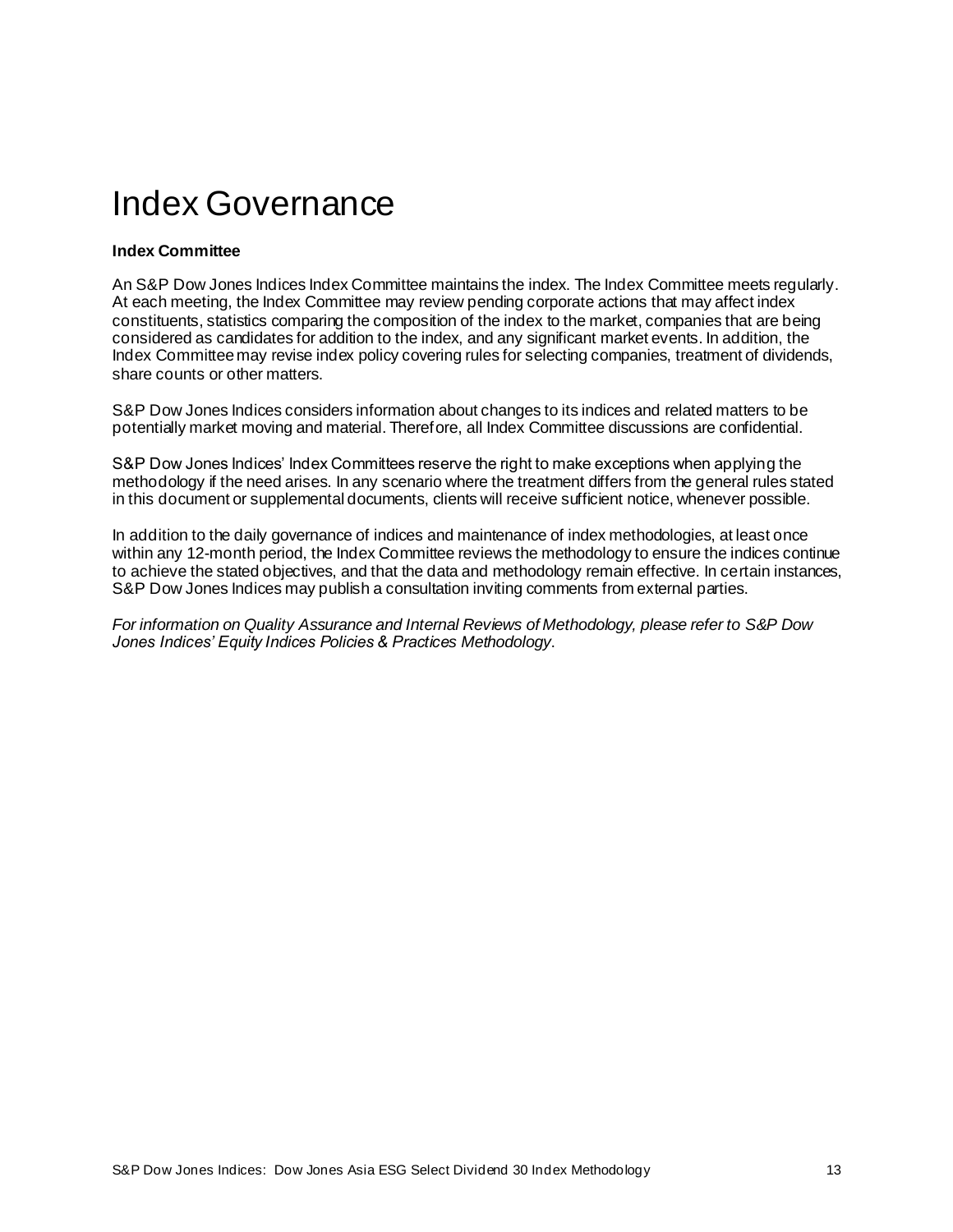## <span id="page-14-0"></span>Index Policy

#### <span id="page-14-1"></span>**Announcements**

All index constituents are evaluated daily for data needed to calculate index levels and returns. All events affecting the daily index calculation are typically announced in advance via the Index Corporate Events report (.SDE), delivered daily to all clients. Any unusual treatment of a corporate action or short notice of an event may be communicated via email to clients.

*For more information, please refer to the Announcements section of S&P Dow Jones Indices' Equity Indices Policies & Practices Methodology.*

#### <span id="page-14-2"></span>**Pro-forma Files**

In addition to the corporate events file (.SDE), S&P Dow Jones Indices provides constituent pro-forma files each time the indices rebalance. The pro-forma file is typically provided daily in advance of the rebalancing date and contains all constituents as well as their corresponding weights and index shares effective for the upcoming rebalancing.

*Please visi[t www.spglobal/spdji.com](http://www.spdji.com/) for a complete schedule of rebalancing timelines and pro-forma delivery times.*

#### <span id="page-14-3"></span>**Holiday Schedule**

The indices are calculated daily, throughout the calendar year. The only days the indices are not calculated or files are not distributed are on days when all exchanges where the indices' constituents are listed are officially closed.

<span id="page-14-4"></span>*A complete holiday schedule for the year is available a[t www.spglobal/spdji.com](http://www.spdji.com/).*

#### **Rebalancing**

The Index Committee may change the date of a given rebalancing for reasons including market holidays occurring on or around the scheduled rebalancing date. Any such change will be announced with proper advance notice where possible.

#### <span id="page-14-5"></span>**Unexpected Exchange Closures**

For information on Unexpected Exchange Closures, please refer to S&P Dow Jones Indices' Equity Indices Policies & Practices Methodology*.*

#### <span id="page-14-6"></span>**Recalculation Policy**

For information on the recalculation policy, please refer to S&P Dow Jones Indices' Equity Indices Policies & Practices Methodology.

*For information on Calculations and Pricing Disruptions, Expert Judgment and Data Hierarchy, please refer to S&P Dow Jones Indices' Equity Indices Policies & Practices Methodology*.

#### <span id="page-14-7"></span>**Contact Information**

For questions regarding an index, please contact: index services@spglobal.com.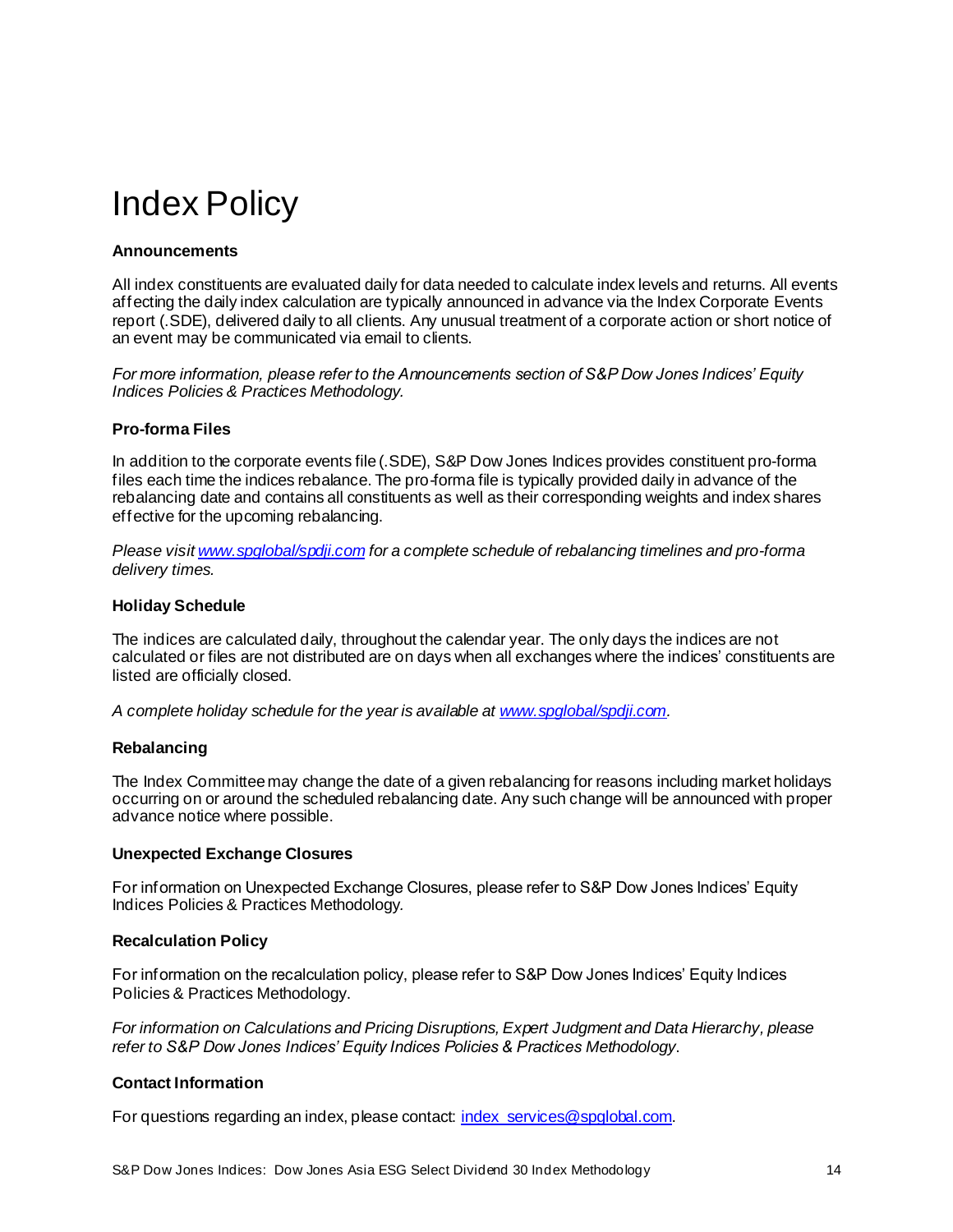### <span id="page-15-0"></span>Index Dissemination

Index levels are available through S&P Dow Jones Indices' Web site at *[www.spglobal/spdji.com](http://www.spdji.com/),* major quote vendors (see codes below), numerous investment-oriented Web sites, and various print and electronic media.

#### <span id="page-15-1"></span>**Tickers**

The table below lists headline indices covered by this document. All versions of the below indices that may exist are also covered by this document. Please refer to the *[S&P DJI Methodology & Regulatory](https://www.spglobal.com/spdji/en/governance/methodology-and-regulatory-status/)  [Status Database](https://www.spglobal.com/spdji/en/governance/methodology-and-regulatory-status/)* for a complete list of indices covered by this document.

| Index                                             | Return Type      | Bloomberg |
|---------------------------------------------------|------------------|-----------|
| Dow Jones Asia ESG Select Dividend 30 Index (USD) | I Price Return.  | DJAES3UP  |
|                                                   | Total Return     | DJAES3UT  |
|                                                   | Net Total Return | DJAES3UN  |

#### <span id="page-15-2"></span>**Index Data**

Daily constituent and index level data are available via subscription.

<span id="page-15-3"></span>*For product information, please contact S&P Dow Jones Indices[, www.spglobal/spdji.com/contact-us](http://www.spdji.com/contact-us).*

### **S&P DJI ESG Score Data**

Company-level S&P DJI ESG score data is available via subscription.

<span id="page-15-4"></span>*For product information, please contact S&P Dow Jones Indices[, www.spglobal/spdji.com/contact-us](http://www.spdji.com/contact-us).* 

#### **Web site**

*For further information, please refer to S&P Dow Jones Indices' Web site a[t www.spglobal/spdji.com](http://www.spdji.com/).*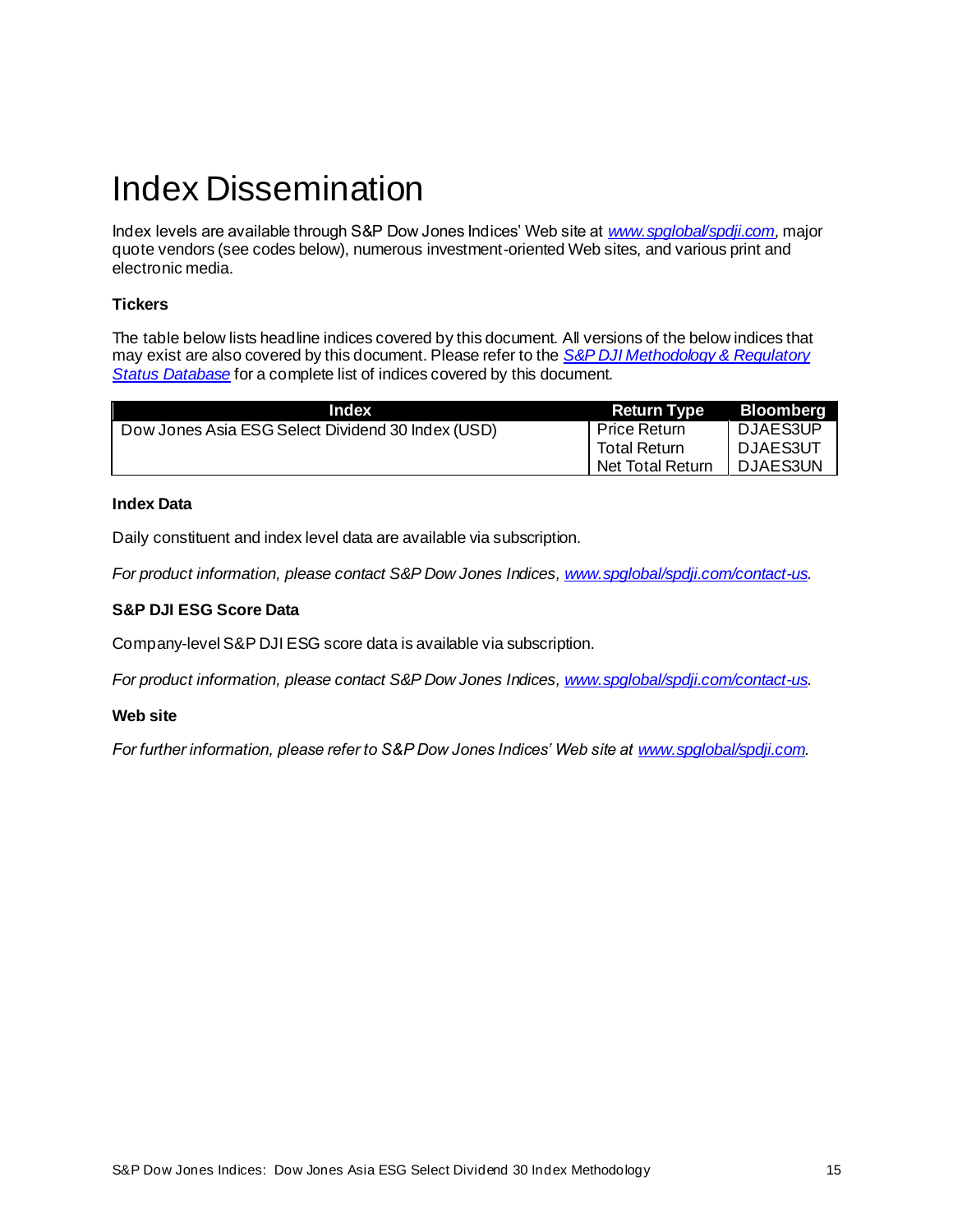# <span id="page-16-0"></span>Appendix I

#### <span id="page-16-1"></span>**Backward Data Assumption**

The index employs a "Backward Data Assumption" method for some datapoints used in the derivation of historical index membership prior to the Live Data Effective Date (defined below). The "Backward Data Assumption" method involves applying the earliest available actual live data point for an index constituent to all prior, historical instances of that constituent in the index universe.

Backward Data Assumption affects only the historical, hypothetical constituents of any index back-test. Only actual live data is ever used in live index rebalancings and in the historical rebalancing calculation of an index after its Live Data Effective Date.

*For more information on S&P DJI's principles and processes for using Backward Data Assumption, please visit ou[r FAQ](https://www.spglobal.com/spdji/en/education/article/faq-esg-back-testing-backward-data-assumption-overview)*.

#### <span id="page-16-2"></span>**Designated Datasets Subject to Backward Data Assumption**

The Backward Data Assumption within the historical back-test applies only to designated datasets and associated time horizons as defined below. For each designated dataset, all historical rebalancing events prior to the Live Data Reference Date listed below are subject to use of the Backward Data Assumption.

| Data Provider  | <b>Designated Dataset</b>    | Live Data Reference Date N | Live Data Effective Date \ |
|----------------|------------------------------|----------------------------|----------------------------|
| S&P DJI        | S&P DJI ESG Score            | 03/31/2021                 | 05/03/2021                 |
| Sustainalytics | Business Activity Exclusions | 03/31/2020                 | 05/01/2020                 |
| Sustainalytics | Global Standards Screening   | 03/31/2020                 | 05/01/2020                 |

The Live Data Reference Date refers to the first rebalancing reference date from which only actual live data is used.

The Live Data Effective Date refers to the first date from which index constituents are determined solely on actual live data for each respective dataset.

#### <span id="page-16-3"></span>**Exclusions Based on Missing Coverage**

This index excludes companies based on missing coverage with respect to the designated datasets above. However, for rebalancing dates prior to each respective Live Data Reference Date, the eligibility of companies is determined based on the coverage after applying the Backward Data Assumption and is not dictated by actual live data coverage.

#### <span id="page-16-4"></span>**Historical Coverage Assessment per Designated Dataset**

**S&P DJI ESG Score Coverage** (with respect to underlying index universe**):**

| L<br>Rebalancing | <b>Underlying Index</b> | Point-in-Time Data |                     | After Using the Data Assumption |                     |
|------------------|-------------------------|--------------------|---------------------|---------------------------------|---------------------|
| Date             | <b>Stock Count</b>      | Stock Count        | <b>Index Weight</b> | <b>Stock Count</b>              | <b>Index Weight</b> |
| 2010             | 1427                    | 280                | 58.3%               | 989                             | 94.6%               |
| 2011             | 1699                    | 277                | 67.8%               | 1122                            | 94.4%               |
| 2012             | 1937                    | 326                | 72.8%               | 1244                            | 94.8%               |
| 2013             | 1659                    | 354                | 77.3%               | 1207                            | 95.9%               |
| 2014             | 1832                    | 372                | 77.7%               | 1323                            | 95.9%               |
| 2015             | 2116                    | 363                | 76.6%               | 1457                            | 95.7%               |
| 2016             | 2337                    | 623                | 85.8%               | 1545                            | 95.4%               |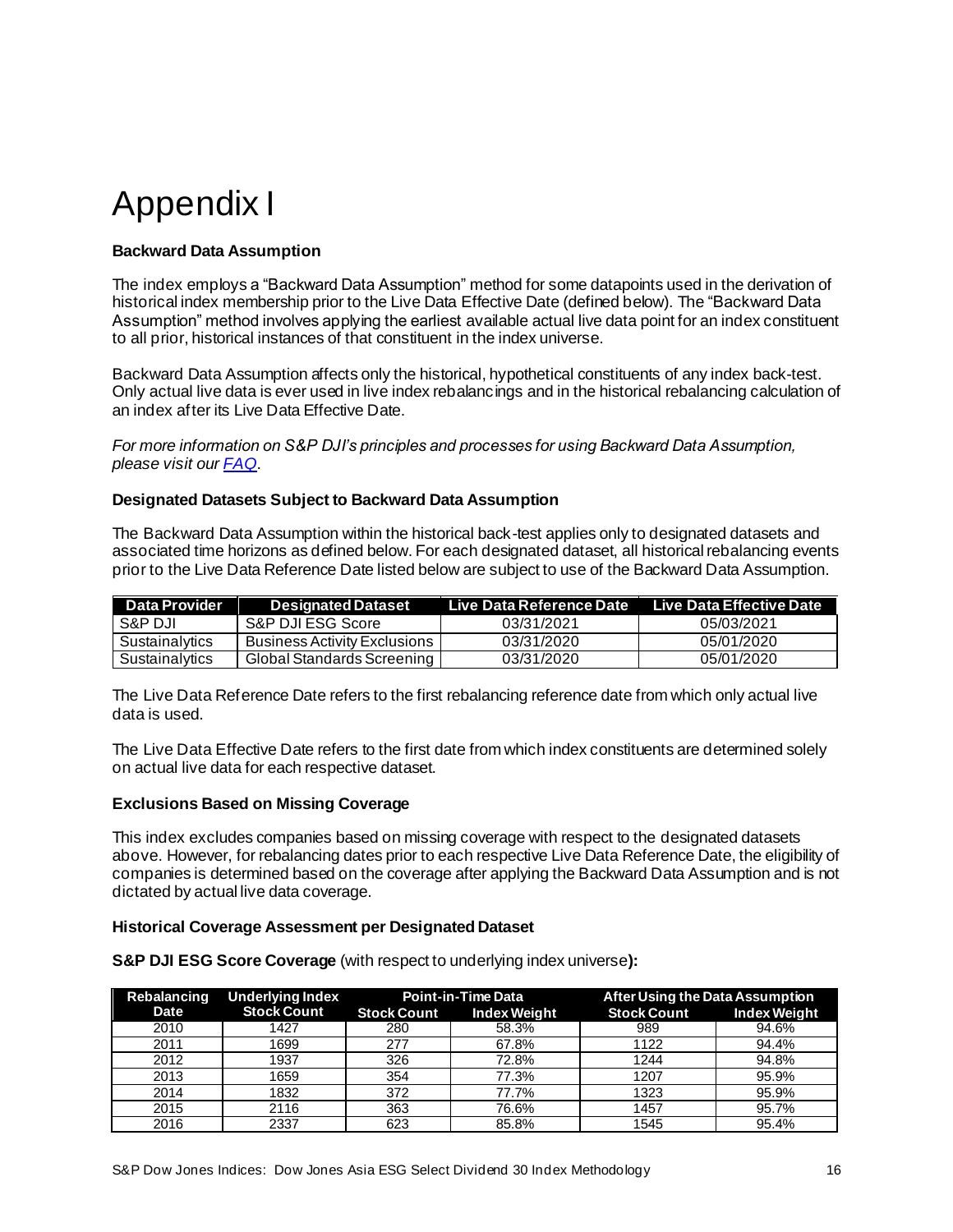|             | Rebalancing Underlying Index   | <b>Point-in-Time Data</b> |              | After Using the Data Assumption |              |
|-------------|--------------------------------|---------------------------|--------------|---------------------------------|--------------|
| <b>Date</b> | <b>Stock Count Stock Count</b> |                           | Index Weight | <b>Stock Count</b>              | Index Weight |
| 2017        | 2290                           | 639                       | 86.8%        | 1590                            | 96.3%        |
| 2018        | 2189                           | 705                       | 89.0%        | 1654                            | 97.5%        |
| 2019        | 2243                           | 715                       | 90.3%        | 1724                            | 97.9%        |
| 2020        | 2094                           | 802                       | 92.7%        | 1768                            | 98.4%        |
| 2021        | 2217                           | 1668                      | 96.4%        | n/a                             | n/a          |

**Sustainalytics Business Activity Exclusions Coverage** (with respect to underlying index universe)**:**

| <b>Rebalancing</b> | <b>Underlying Index</b> |                    | <b>Point-in-Time Data</b> | After Using the Data Assumption |                     |
|--------------------|-------------------------|--------------------|---------------------------|---------------------------------|---------------------|
| <b>Date</b>        | <b>Stock Count</b>      | <b>Stock Count</b> | <b>Index Weight</b>       | <b>Stock Count</b>              | <b>Index Weight</b> |
| 2010               | 1427                    |                    | $0.0\%$                   | 989                             | 93.5%               |
| 2011               | 1699                    | 0                  | $0.0\%$                   | 1140                            | 93.6%               |
| 2012               | 1937                    |                    | $0.0\%$                   | 1260                            | 93.8%               |
| 2013               | 1659                    | 544                | 85.8%                     | 1206                            | 94.9%               |
| 2014               | 1832                    | 542                | 82.7%                     | 1329                            | 94.7%               |
| 2015               | 2116                    | 561                | 82.8%                     | 1489                            | 95.0%               |
| 2016               | 2337                    | 608                | 84.4%                     | 1630                            | 96.4%               |
| 2017               | 2290                    | 659                | 86.8%                     | 1645                            | 97.1%               |
| 2018               | 2189                    | 1483               | 95.9%                     | 1642                            | 97.8%               |
| 2019               | 2243                    | 1548               | 96.4%                     | 1629                            | 97.6%               |
| 2020               | 2094                    | 1338               | 96.4%                     | n/a                             | n/a                 |
| 2021               | 2217                    | 1376               | 93.2%                     | n/a                             | n/a                 |

Coverage for each Sustainalytics Category of Involvement may differ due to the initiation of coverage for each sub-dataset. Actual live data coverage for each sub-dataset is therefore zero before its respective Coverage Initiation Date provided below:

| <b>Sustainalytics Category of Involvement</b>                            | <b>Coverage Initiation Date</b> |
|--------------------------------------------------------------------------|---------------------------------|
| Controversial Weapons: Tailor-made and Essential                         | 12/31/2012                      |
| Controversial Weapons: Significant ownership (Tailor-made and Essential) | 12/31/2018                      |
| <b>Thermal Coal: Extraction</b>                                          | 12/31/2015                      |
| <b>Thermal Coal: Power Generation</b>                                    | 12/31/2015                      |
| <b>Tobacco Products: Production</b>                                      | 12/31/2012                      |
| <b>Tobacco Products: Related Products/Services</b>                       | 12/31/2012                      |
| <b>Tobacco Products: Retail</b>                                          | 12/31/2012                      |
| Tobacco Products: Significant ownership (production)                     | 12/31/2018                      |
| Tobacco Products: Significant ownership (related products/services)      | 12/31/2018                      |
| Tobacco Products: Significant ownership (retail)                         | 12/31/2018                      |

**Sustainalytics Global Standards Screening ('Non-Compliant' Companies) Coverage** (with respect to underlying index universe)**:**

| Rebalancing | <b>Underlying Index</b> | Point-in-Time Data |                     | After Using the Data Assumption |                     |
|-------------|-------------------------|--------------------|---------------------|---------------------------------|---------------------|
| Date        | <b>Stock Count</b>      | <b>Stock Count</b> | <b>Index Weight</b> | <b>Stock Count</b>              | <b>Index Weight</b> |
| 2010        | 1427                    |                    | $0.0\%$             | 989                             | 93.5%               |
| 2011        | 1699                    |                    | $0.0\%$             | 1140                            | 93.6%               |
| 2012        | 1937                    |                    | 0.0%                | 1260                            | 93.8%               |
| 2013        | 1659                    | 544                | 85.8%               | 1206                            | 94.9%               |
| 2014        | 1832                    | 542                | 82.7%               | 1329                            | 94.7%               |
| 2015        | 2116                    | 561                | 82.8%               | 1489                            | 95.0%               |
| 2016        | 2337                    | 608                | 84.4%               | 1630                            | 96.4%               |
| 2017        | 2290                    | 659                | 86.8%               | 1645                            | 97.1%               |
| 2018        | 2189                    | 1483               | 95.9%               | 1642                            | 97.8%               |
| 2019        | 2243                    | 1548               | 96.4%               | 1629                            | 97.6%               |
| 2020        | 2094                    | 1338               | 96.4%               | n/a                             | n/a                 |
| 2021        | 2217                    | 1376               | 93.2%               | n/a                             | n/a                 |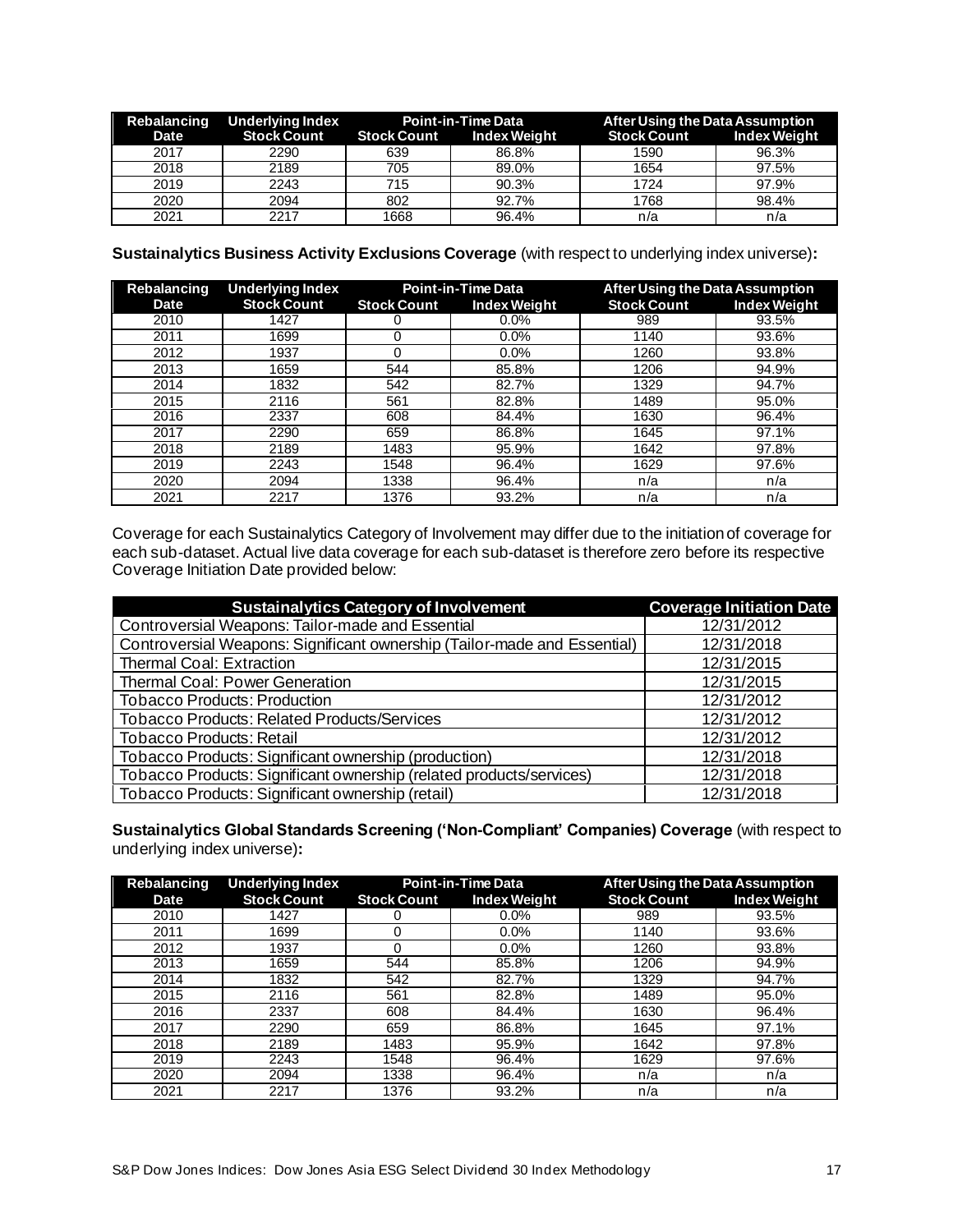# <span id="page-18-0"></span>Appendix II

### <span id="page-18-1"></span>**Historical Back-test Rule Deviations**

Prior to 4/30/2021 the monthly dividend review was not applied.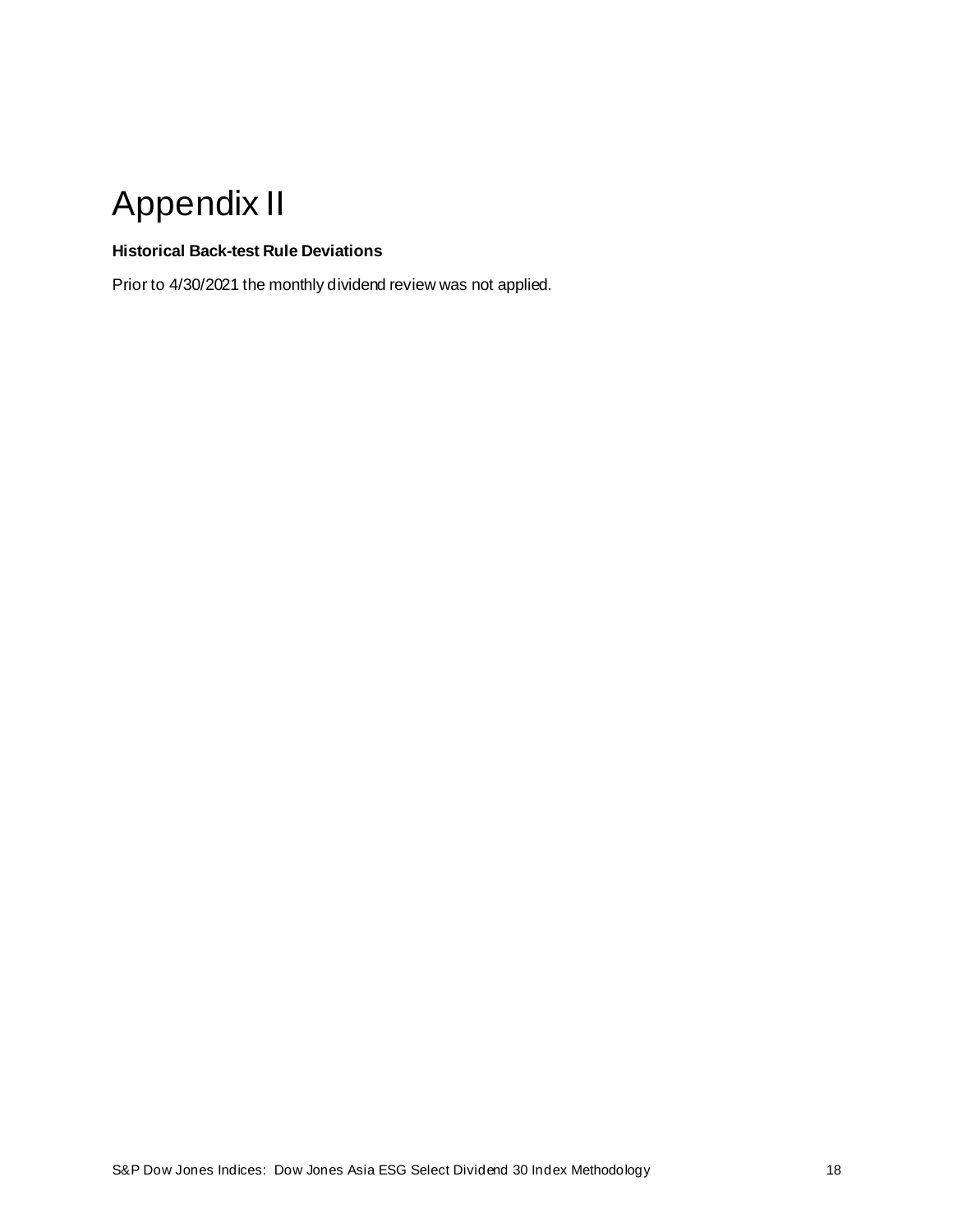## <span id="page-19-0"></span>Appendix III

### <span id="page-19-1"></span>**Methodology Changes**

Methodology changes since November 15, 2021, are as follows:

|               | Methodology                                                                                                                                                                                                                                                                                                                                   |                                                                                                                                                                                                                                                                                                                                                                                                                                                                                                                                   |  |
|---------------|-----------------------------------------------------------------------------------------------------------------------------------------------------------------------------------------------------------------------------------------------------------------------------------------------------------------------------------------------|-----------------------------------------------------------------------------------------------------------------------------------------------------------------------------------------------------------------------------------------------------------------------------------------------------------------------------------------------------------------------------------------------------------------------------------------------------------------------------------------------------------------------------------|--|
| (After Close) | <b>Previous</b>                                                                                                                                                                                                                                                                                                                               | <b>Updated</b>                                                                                                                                                                                                                                                                                                                                                                                                                                                                                                                    |  |
| 04/29/2022    | No exclusion was applied for<br>involvement in any Oil Sands, Small<br>Arms or Military Contracting activity.                                                                                                                                                                                                                                 | Exclusions are applied for involvement in<br>Oil Sands Extraction with a level of<br>involvement threshold of ≥5%. Small<br>Arms: Civilian Customers (Assault                                                                                                                                                                                                                                                                                                                                                                     |  |
|               | $\bullet$<br>involvement in Controversial Weapons:<br>Non-Tailor Made or Non-Essential.<br>Exclusions were applied for involvement<br>$\bullet$<br>in Tobacco Products: Related<br>Products/Services and Tobacco<br>Products: Retail with a Level of<br>Involvement Threshold of ≥10% and a<br>Significant Ownership Threshold of<br>$≥25%$ . | Weapons), Small Arms: Civilian<br>Customers (Non-Assault Weapons),<br>Small Arms: Military/Law Enforcement<br><b>Customers and Small Arms: Key</b><br>Components at a Level of Involvement<br>Threshold of >0% and a Significant<br>Ownership Threshold of ≥25%, Small<br>Arms: Retail/Distribution (Assault<br>Weapons) and Small Arms:<br>Retail/Distribution (Non-Assault<br>Weapons) at a Level of Involvement<br>Threshold of ≥5%, and Military<br>Contracting: Weapons and Military<br>Contracting: Weapon-related products |  |
|               |                                                                                                                                                                                                                                                                                                                                               | and services at a Level of Involvement<br>Threshold of $\geq 10\%$ .                                                                                                                                                                                                                                                                                                                                                                                                                                                              |  |
|               |                                                                                                                                                                                                                                                                                                                                               | Exclusions are applied for Controversial<br>$\bullet$<br>Weapons: Non-Tailor Made or Non-<br>Essential at a Level of Involvement<br>Threshold of >0% and a Significant<br>Ownership Threshold of ≥25%,                                                                                                                                                                                                                                                                                                                            |  |
|               |                                                                                                                                                                                                                                                                                                                                               | Exclusions are applied for Tobacco<br>$\bullet$<br>Products: Related Products/Services and<br>Tobacco Products: Retail at a Level of<br>Involvement Threshold of ≥5% and no<br>Significant Ownership Threshold.                                                                                                                                                                                                                                                                                                                   |  |
| 04/29/2022    | $-$                                                                                                                                                                                                                                                                                                                                           | Index constituents are reviewed on a<br>quarterly basis for ongoing eligibility under<br>the Business Activities and UNGC exclusion<br>criteria. Companies determined to be<br>ineligible are removed from the index,<br>effective after the close of the last business<br>day of July, October, and January. The<br>reference date for this review is the last<br>business day of the previous month. No<br>constituent will be added to the index as a                                                                          |  |
|               |                                                                                                                                                                                                                                                                                                                                               | No exclusion was applied for                                                                                                                                                                                                                                                                                                                                                                                                                                                                                                      |  |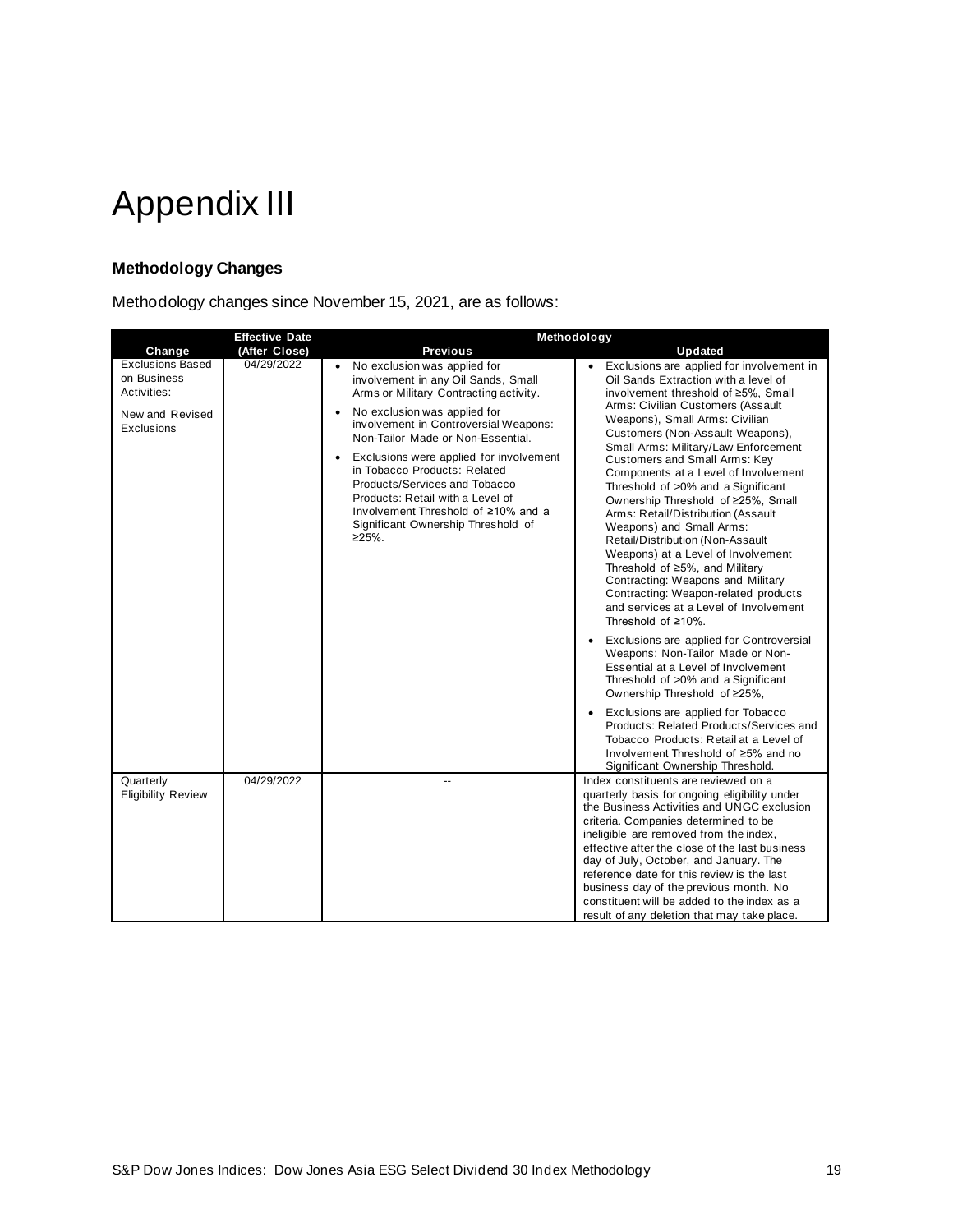## <span id="page-20-0"></span>Disclaimer

#### <span id="page-20-1"></span>**Performance Disclosure/Back-Tested Data**

S&P Dow Jones Indices defines various dates to assist our clients in providing transparency. The First Value Date is the first day for which there is a calculated value (either live or back-tested) for a given index. The Base Date is the date at which the index is set to a fixed value for calculation purposes. The Launch Date designates the date when the values of an index are first considered live: index values provided for any date or time period prior to the index's Launch Date are considered back-tested. S&P Dow Jones Indices defines the Launch Date as the date by which the values of an index are known to have been released to the public, for example via the company's public website or its data feed to external parties. For Dow Jones-branded indices introduced prior to May 31, 2013, the Launch Date (which prior to May 31, 2013, was termed "Date of introduction") is set at a date upon which no further changes were permitted to be made to the index methodology, but that may have been prior to the Index's public release date.

Please refer to the methodology for the Index for more details about the index, including the manner in which it is rebalanced, the timing of such rebalancing, criteria for additions and deletions, as well as all index calculations.

Information presented prior to an index's launch date is hypothetical back-tested performance, not actual performance, and is based on the index methodology in effect on the launch date. However, when creating back-tested history for periods of market anomalies or other periods that do not reflect the general current market environment, index methodology rules may be relaxed to capture a large enough universe of securities to simulate the target market the index is designed to measure or strategy the index is designed to capture. For example, market capitalization and liquidity thresholds may be reduced. Backtested performance reflects application of an index methodology and selection of index constituents with the benefit of hindsight and knowledge of factors that may have positively affected its performance, cannot account for all financial risk that may affect results and may be considered to reflect survivor/look ahead bias. Actual returns may differ significantly from, and be lower than, back-tested returns. Past performance is not an indication or guarantee of future results.

Typically, when S&P DJI creates back-tested index data, S&P DJI uses actual historical constituent-level data (e.g., historical price, market capitalization, and corporate action data) in its calculations. Certain datapoints used to calculate S&P DJI's indices may not be available for the entire desired period of backtested history. In cases when actual data is not available for all relevant historical periods, S&P DJI may employ a process of using "Backward Data Assumption" (or pulling back) of data for the calculation of back-tested historical performance. "Backward Data Assumption" is a process that applies the earliest actual live data point available for an index constituent company to all prior historical instances in the index performance. For example, Backward Data Assumption inherently assumes that companies currently not involved in a specific business activity (also known as "product involvement") were never involved historically and similarly also assumes that companies currently involved in a specific business activity were involved historically too. The Backward Data Assumption allows the hypothetical back-test to be extended over more historical years than would be feasible using only actual data. The methodology and factsheets of any index that employs backward assumption in the back-tested history will explicitly state so. The methodology will include an Appendix with a table setting forth the specific data points and relevant time period for which backward projected data was used.

Index returns shown do not represent the results of actual trading of investable assets/securities. S&P Dow Jones Indices maintains the index and calculates the index levels and performance shown or discussed but does not manage actual assets. Index returns do not reflect payment of any sales charges or fees an investor may pay to purchase the securities underlying the Index or investment funds that are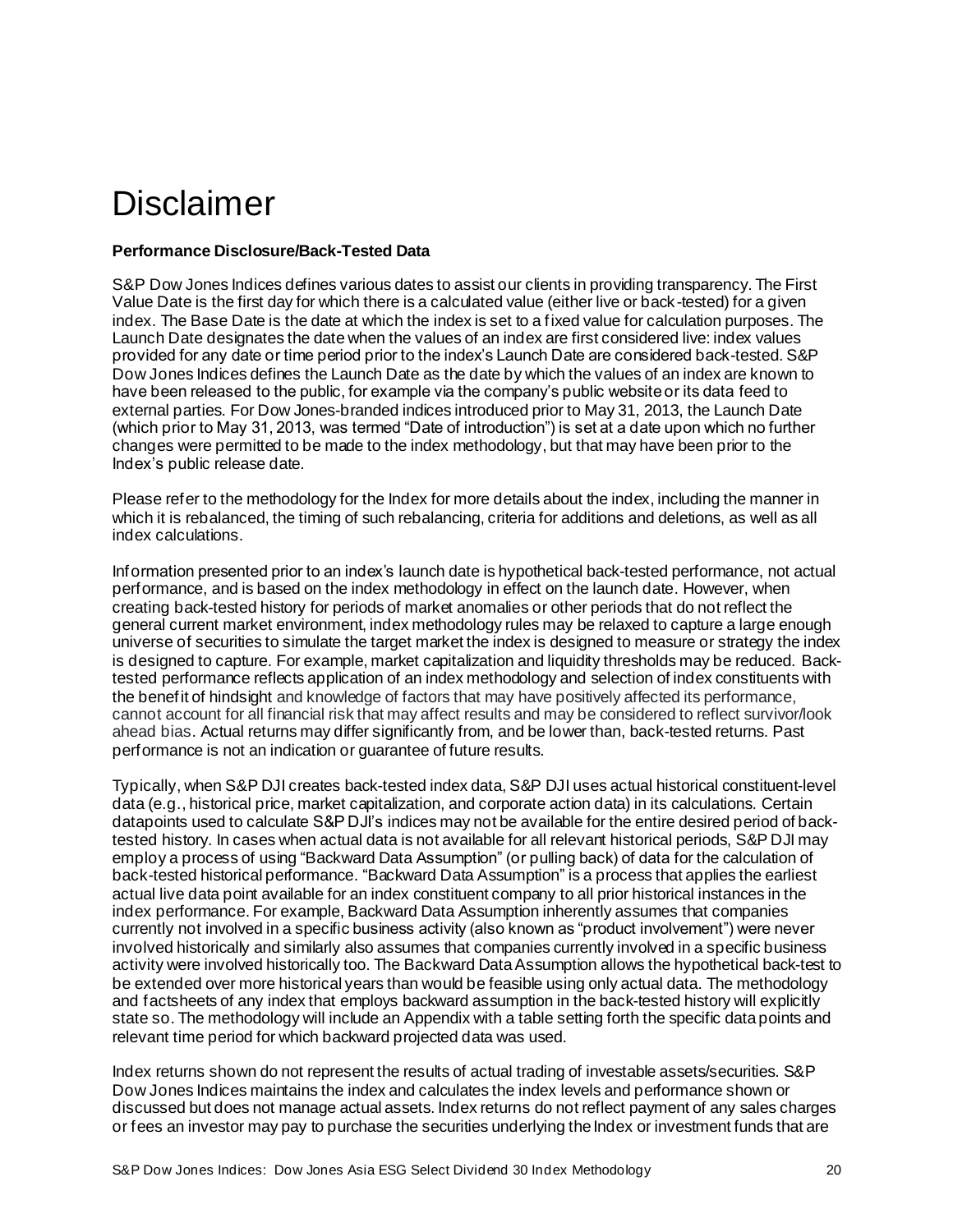intended to track the performance of the Index. The imposition of these fees and charges would cause actual and back-tested performance of the securities/fund to be lower than the Index performance shown. As a simple example, if an index returned 10% on a US \$100,000 investment for a 12-month period (or US \$10,000) and an actual asset-based fee of 1.5% was imposed at the end of the period on the investment plus accrued interest (or US \$1,650), the net return would be 8.35% (or US \$8,350) for the year. Over a three-year period, an annual 1.5% fee taken at year end with an assumed 10% return per year would result in a cumulative gross return of 33.10%, a total fee of US \$5,375, and a cumulative net return of 27.2% (or US \$27,200).

#### <span id="page-21-0"></span>**Intellectual Property Notices/Disclaimer**

© 2022 S&P Dow Jones Indices. All rights reserved. S&P, S&P 500, S&P 500 LOW VOLATILITY INDEX, S&P 100, S&P COMPOSITE 1500, S&P 400, S&P MIDCAP 400, S&P 600, S&P SMALLCAP 600, S&P GIVI, GLOBAL TITANS, DIVIDEND ARISTOCRATS, S&P TARGET DATE INDICES, S&P PRISM, S&P STRIDE, GICS, SPIVA, SPDR and INDEXOLOGY are registered trademarks of S&P Global, Inc. ("S&P Global") or its affiliates. DOW JONES, DJ, DJIA, THE DOW and DOW JONES INDUSTRIAL AVERAGE are registered trademarks of Dow Jones Trademark Holdings LLC ("Dow Jones"). These trademarks together with others have been licensed to S&P Dow Jones Indices LLC. Redistribution or reproduction in whole or in part are prohibited without written permission of S&P Dow Jones Indices LLC. This document does not constitute an offer of services in jurisdictions where S&P Dow Jones Indices LLC, S&P Global, Dow Jones or their respective affiliates (collectively "S&P Dow Jones Indices") do not have the necessary licenses. Except for certain custom index calculation services, all information provided by S&P Dow Jones Indices is impersonal and not tailored to the needs of any person, entity or group of persons. S&P Dow Jones Indices receives compensation in connection with licensing its indices to third parties and providing custom calculation services. Past performance of an index is not an indication or guarantee of future results.

It is not possible to invest directly in an index. Exposure to an asset class represented by an index may be available through investable instruments based on that index. S&P Dow Jones Indices does not sponsor, endorse, sell, promote or manage any investment fund or other investment vehicle that is offered by third parties and that seeks to provide an investment return based on the performance of any index. S&P Dow Jones Indices makes no assurance that investment products based on the index will accurately track index performance or provide positive investment returns. S&P Dow Jones Indices LLC is not an investment advisor, and S&P Dow Jones Indices makes no representation regarding the advisability of investing in any such investment fund or other investment vehicle. A decision to invest in any such investment fund or other investment vehicle should not be made in reliance on any of the statements set forth in this document. Prospective investors are advised to make an investment in any such fund or other vehicle only after carefully considering the risks associated with investing in such funds, as detailed in an offering memorandum or similar document that is prepared by or on behalf of the issuer of the investment fund or other investment product or vehicle. S&P Dow Jones Indices LLC is not a tax advisor. A tax advisor should be consulted to evaluate the impact of any tax-exempt securities on portfolios and the tax consequences of making any particular investment decision. Inclusion of a security within an index is not a recommendation by S&P Dow Jones Indices to buy, sell, or hold such security, nor is it considered to be investment advice.

These materials have been prepared solely for informational purposes based upon information generally available to the public and from sources believed to be reliable. No content contained in these materials (including index data, ratings, credit-related analyses and data, research, valuations, model, software or other application or output therefrom) or any part thereof ("Content") may be modified, reverseengineered, reproduced or distributed in any form or by any means, or stored in a database or retrieval system, without the prior written permission of S&P Dow Jones Indices. The Content shall not be used for any unlawful or unauthorized purposes. S&P Dow Jones Indices and its third-party data providers and licensors (collectively "S&P Dow Jones Indices Parties") do not guarantee the accuracy, completeness, timeliness or availability of the Content. S&P Dow Jones Indices Parties are not responsible for any errors or omissions, regardless of the cause, for the results obtained from the use of the Content. THE CONTENT IS PROVIDED ON AN "AS IS" BASIS. S&P DOW JONES INDICES PARTIES DISCLAIM ANY AND ALL EXPRESS OR IMPLIED WARRANTIES, INCLUDING, BUT NOT LIMITED TO, ANY